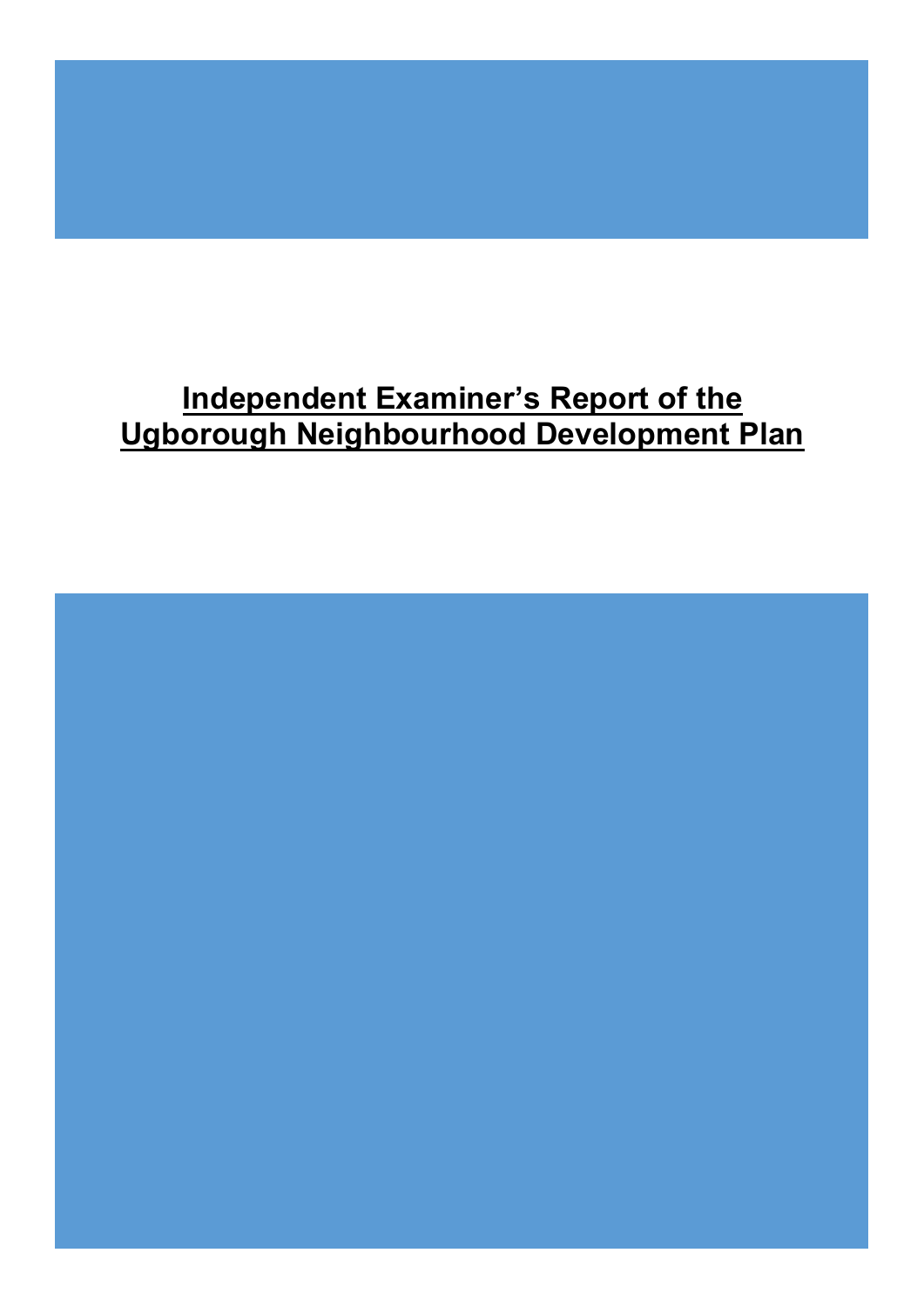# *Independent Examiner's Report of the Ugborough Neighbourhood Development*

*Plan*

*Author* 

*Deborah McCann BSc MRICS MRTPI Dip Arch Con Dip LD*

*Planning Consultant*

*NPIERS Examiner*

*CEDR accredited mediator*

*22nd January 2018*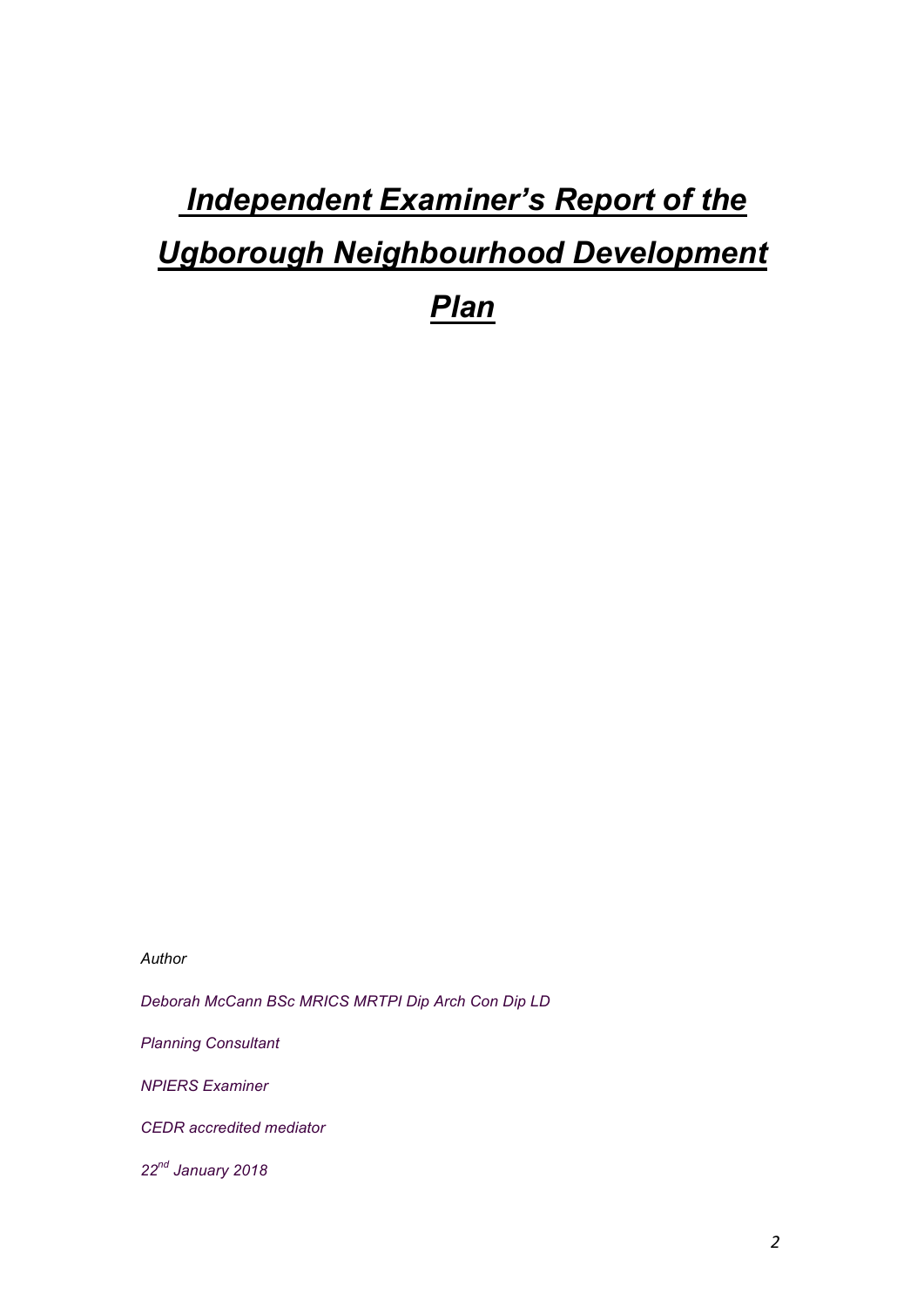# **SECTION 1 Contents**

# **CONTENTS**

| <b>Section 1</b> |  |
|------------------|--|
|                  |  |
| <b>Section 2</b> |  |
|                  |  |
| <b>Section 3</b> |  |
|                  |  |
| <b>Section 4</b> |  |
|                  |  |
|                  |  |
|                  |  |
|                  |  |
|                  |  |
|                  |  |
|                  |  |
|                  |  |
|                  |  |
|                  |  |
|                  |  |
| <b>Section 5</b> |  |
|                  |  |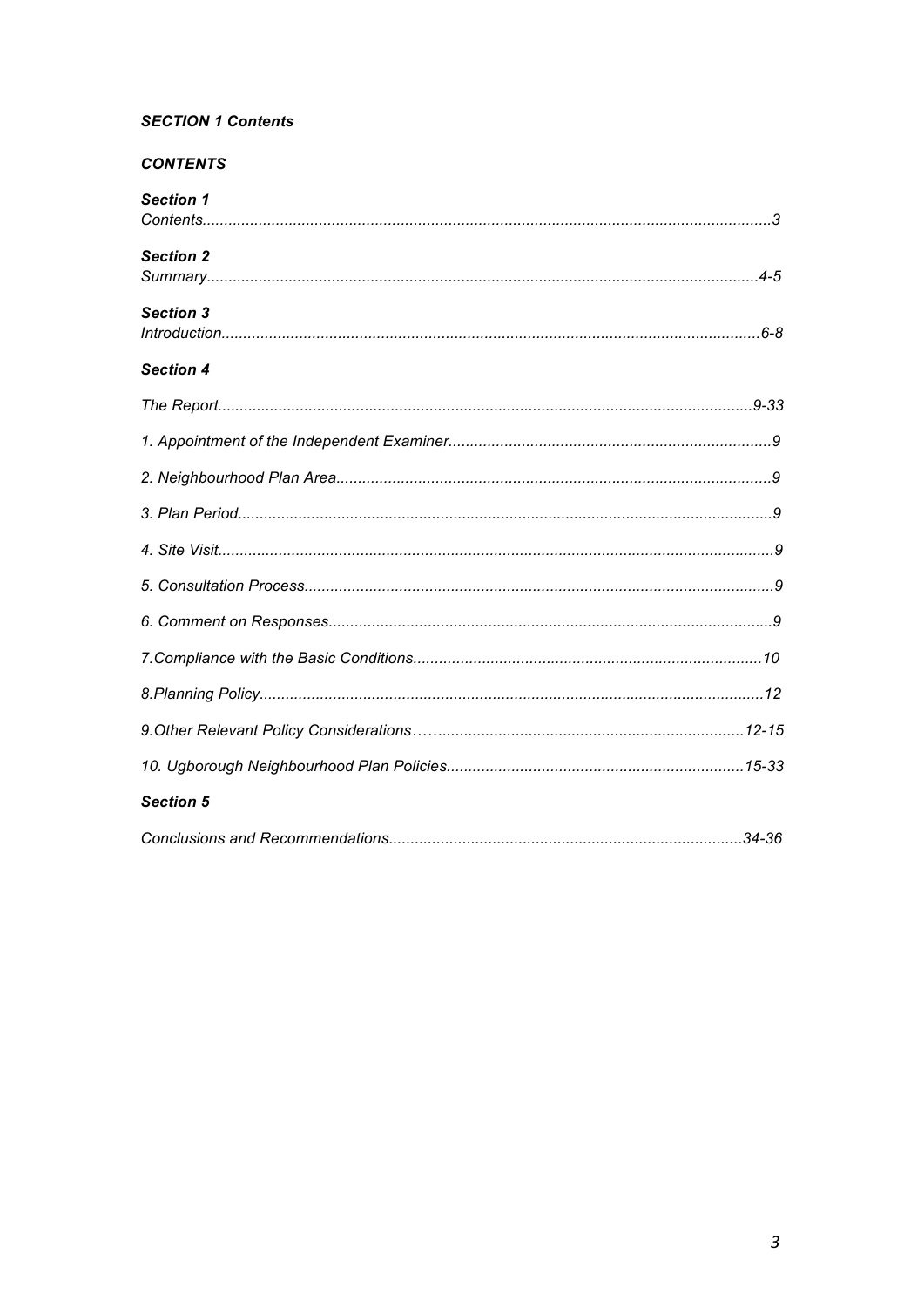#### *SECTION 2*

#### *Summary*

*As the Independent Examiner appointed by South Hams District Council to examine the Ugborough Neighbourhood Development Plan, I can summarise my findings as follows:*

- *1. I find the Ugborough Neighbourhood Plan and the policies within it, subject to the recommended modifications does meet the Basic Conditions.*
- *2. I am satisfied that the Referendum Area should be the same as the Plan Area, should the Ugborough Neighbourhood Development Plan go to Referendum.*
- *3. I have read the Ugborough Consultation Statement and the representations made in connection with this subject I consider that the consultation process was adequate and that the Neighbourhood Development Plan and its policies reflect the outcome of the consultation process including recording representations and tracking the changes made as a result of those representations.*
- *4. I find that the Ugborough Neighbourhood Development Plan can, subject to the recommended modifications proceed to Referendum.*
- *5. At the time of my examination the Development Plan was the South Hams 2006 Core Strategy including saved policies from the 1996 Local Plan, 2007 Sherford New Community Area Action Plan (AAP), 2008 Affordable Housing Development Plan Document (DPD), 2010 Development Policies Development Plan Document (DPD) and the 2011 Site Allocations Development Plan Document (DPD).*
- *6. Due to the length of time it has taken for the Plan to reach examination the local policy context has changed in that, the emerging Joint Local Plan (which will become the relevant Development Plan once adopted) has now progressed to examination stage and it is quite likely that it will be adopted either before this plan is Made (should it be successful at Referendum) or shortly after. At the time of my examination the Development Plan was the South Hams 2006 Core Strategy including saved policies from the 1996 Local Plan, 2007 Sherford New Community Area Action Plan (AAP), 2008 Affordable Housing Development Plan Document (DPD), 2010 Development Policies Development Plan Document (DPD) and the 2011 Site Allocations Development Plan Document (DPD). The preparation of the Plan and accompanying documents have been based on the Strategic Policies it contains- taking into account that some policies in the Development plan could be considered out of date. The Plan has also been developed to be in conformity with the strategic policies of the emerging JLP as far as possible to ensure that the Plan does not become out of date upon adoption of the JLP. However, the Plan had not been updated to remove specific Development Plan references which would have made the implementation of certain policies difficult after the adoption of the JLP and I have in Section 4 of my report and in agreement with the QB modified some policies to remove those references. In addition, the Basic Conditions Statement did not clearly reflect how the Plan had been tested for general conformity with the Strategic*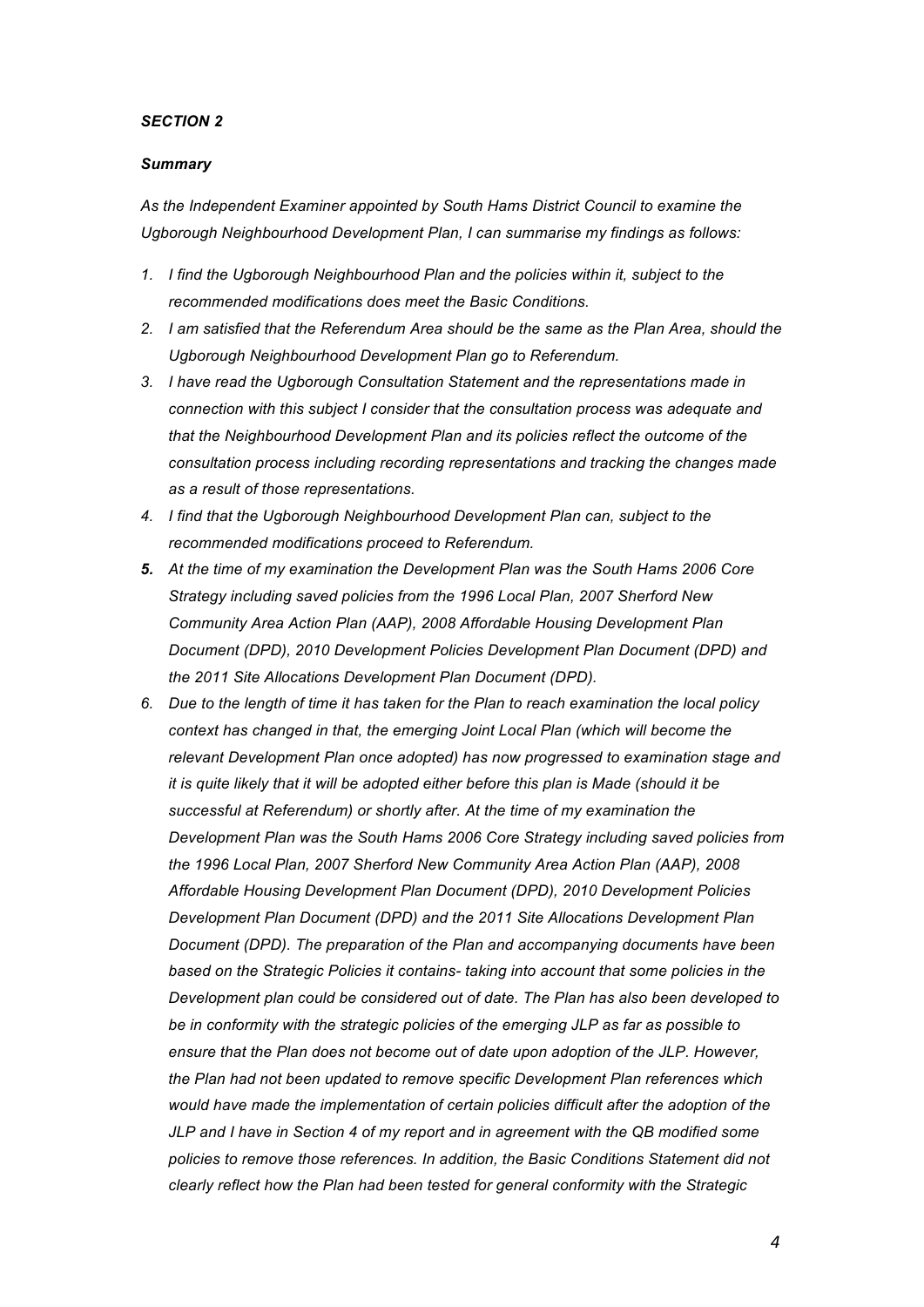*Policies of the emerging JLP and so during the course of the examination the Neighbourhood Plan Group revised the Basic Conditions Statement to reflect this and the revised Basic Conditions Statement has been used in my examination. This document is available to view on the South Hams District Council website.*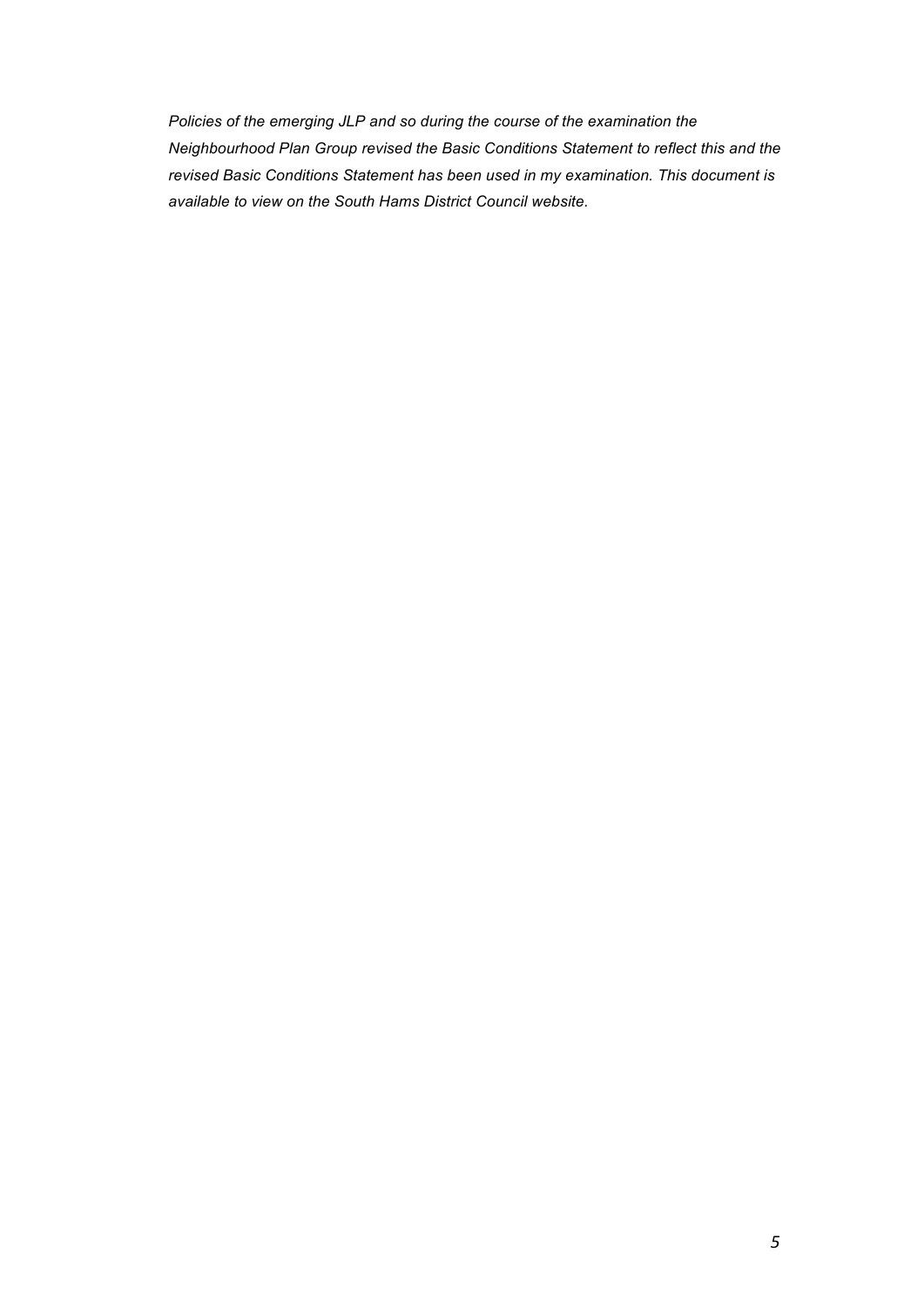# *SECTION 3*

#### *Introduction*

# *1. Neighbourhood Plan Examination.*

*My name is Deborah McCann and I am the Independent Examiner appointed to examine the Ugborough Neighbourhood Development Plan.*

*I am independent of the qualifying body, I do not have any interest in the land in the plan area, and I have appropriate qualifications and experience, including experience in public, private and community sectors.*

*My role is to consider whether the submitted Ugborough Neighbourhood Development Plan meets the Basic Conditions and has taken into account human rights; and to recommend whether the Ugborough Neighbourhood Development Plan should proceed to Referendum. My role is as set out in more detail below under the section covering the Examiner's Role. My recommendation is given in summary in Section 2 and in full under Section 5 of this document.*

*The Ugborough Neighbourhood Development Plan has to be independently examined following processes set out in the Town and County Planning Act 1990 (as amended by the Localism Act 2011) and the subsequent Neighbourhood Planning (General) Regulations 2012.*

The expectation is that the examination of the issues by the examiner is to take the form of *the consideration of the written representations. However, there are two circumstances when an examiner may consider it necessary to hold a hearing. These are where the examiner considers that it is necessary to ensure adequate examination of an issue or to ensure a person has a fair chance to put a case. Having read the plan and considered the representations I concluded that it was not necessary to hold a Hearing.* 

# *2. The Role of Examiner including the examination process and legislative background.*

*The examiner is required to check whether the neighbourhood plan:* 

- *Has been prepared and submitted for examination by a qualifying body*
- *Has been prepared for an area that has been properly designated for such plan preparation*
- *Meets the requirements to i) specify the period to which it has effect; ii) not include provision about excluded development; and iii) not relate to more than one neighbourhood area and that*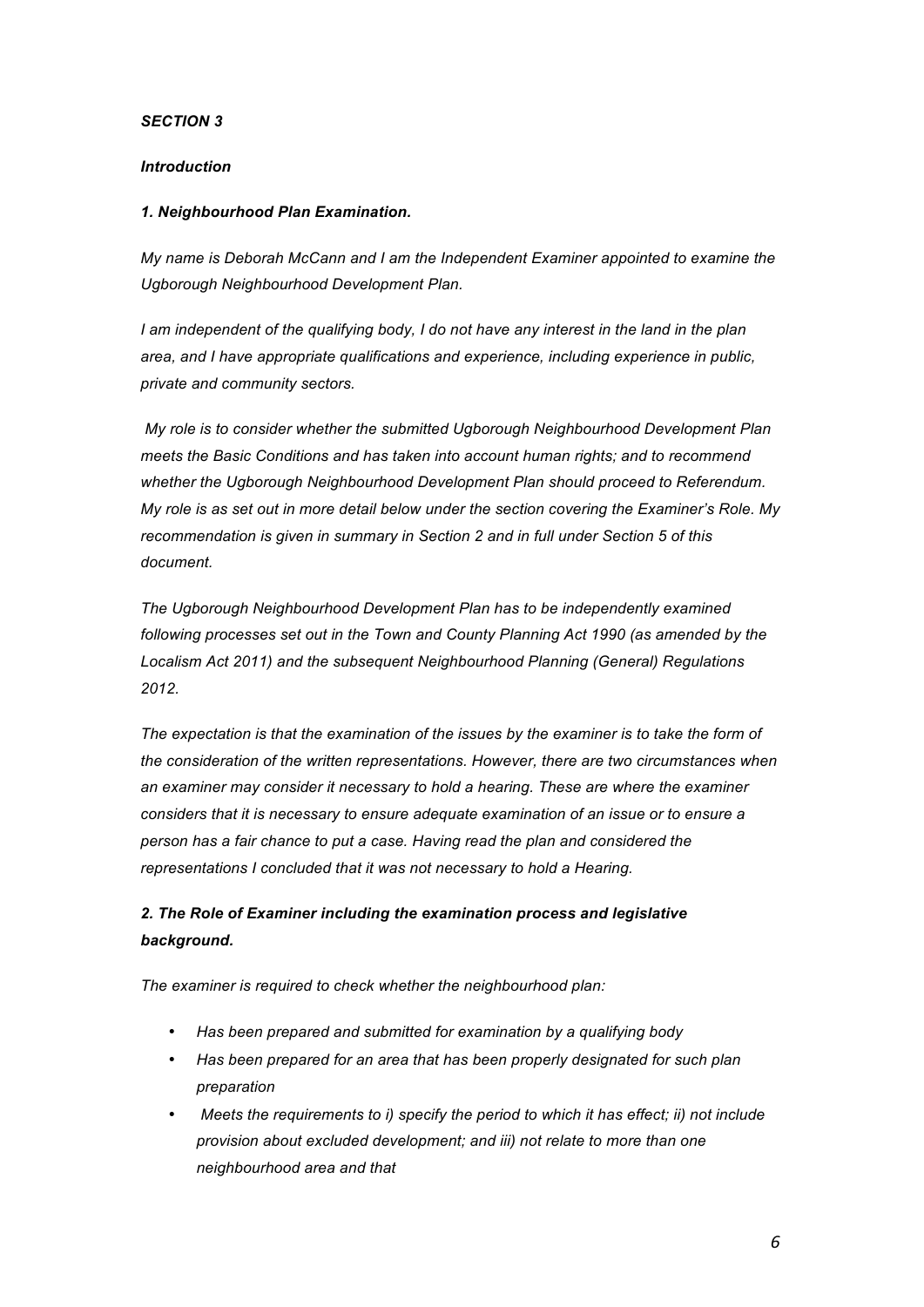• *Its policies relate to the development and use of land for a designated neighbourhood area.* 

*The examiner must assess whether a neighbourhood plan meets the basic conditions and other matters set out in paragraph 8 of Schedule 4B of the Town and Country Planning Act 1990 (as amended).* 

*As an independent Examiner, having examined the Plan, I am required to make one of the following recommendations:*

*1. The Plan can proceed to a Referendum* 

*2. The Plan with recommended modifications can proceed to a Referendum* 

*3. The Plan does not meet the legal requirements and cannot proceed to a Referendum* 

*3.1 I am also required to recommend whether the Referendum Area should be different from the Plan Area, should the Ugborough Neighbourhood Development Plan go to Referendum.*

*3.2 In examining the Plan, I am required to check, under Paragraph 8(1) of Schedule 4B to the Town and Country Planning Act 1990, whether:* 

- *the policies in the Plan relate to the development and use of land for a designated Neighbourhood Area are in line with the requirements of Section 38A of the Planning and Compulsory Purchase Act 2004*
- *the Plan meets the requirements of Section 38B of the Planning and Compulsory Purchase Act 2004 to specify the period for which it has effect*
- *the Plan has been prepared for an area designated under the Localism Act 2011 and has been developed and submitted for examination by a qualifying body.*

*3.3 I am also required to determine whether the Plan complies with the Basic Conditions, which are that the proposed Neighbourhood Plan:*

*- Has regard to national policies and advice contained in guidance issued by the Secretary of State;* 

*- Contributes to the achievement of sustainable development; and* 

*- Is in general conformity with the strategic policies contained in the Development Plan for the area.* 

 *The Plan must also not breach, and otherwise be compatible with EU obligations and Human Rights requirements.*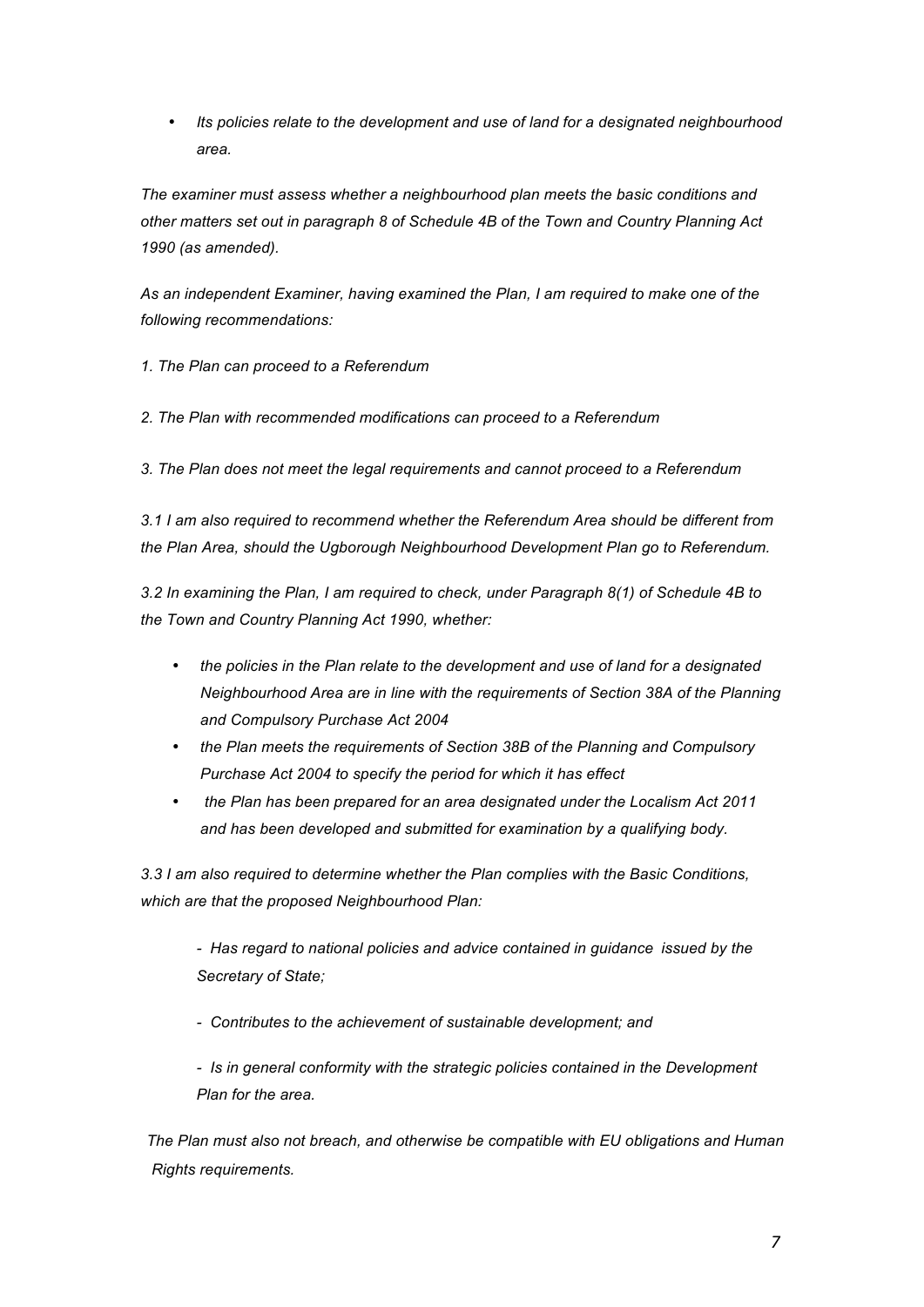*South Hams District Council will consider my report and decide whether it is satisfied with my recommendations. The Council will publicise its decision on whether or not the plan will be submitted to a referendum, with or without modifications. If the Neighbourhood Plan is submitted to a referendum, then 28 working days' notice will be given of the referendum procedure and Neighbourhood Plan details. If the referendum results in more than half those voting (i.e. greater than 50%), voting in favour of the plan, then the District Council must "make" the Neighbourhood Plan a part of its Development Plan as soon as possible. If approved by a referendum and then "made" by the local planning authority, the Neighbourhood Plan then forms part of the Development Plan.*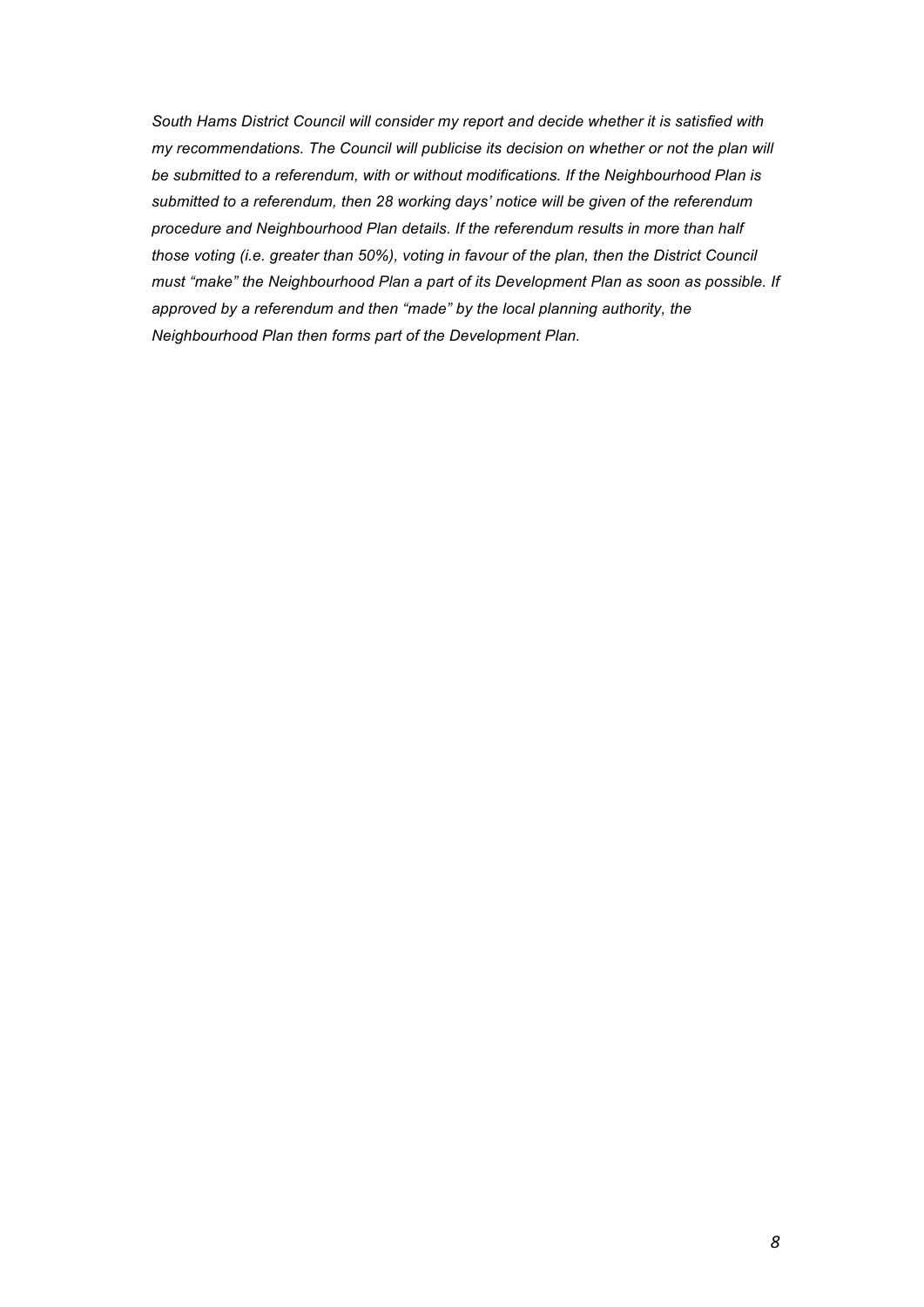# *SECTION 4*

#### *The Report*

#### *1. Appointment of the Independent examiner*

*South Hams District Council appointed me as the Independent Examiner for the Ugborough Neighbourhood Development Plan with the agreement of Ugborough Parish Council.*

#### *2.Qualifying body*

*I am satisfied that Ugborough Parish Council is the Qualifying Body.*

#### *3. Neighbourhood Plan Area*

*The designated Ugborough Neighbourhood Plan Area does not cover all of Ugborough Parish. The Neighbourhood Plan Area is that part of the parish of Ugborough that lies in the South Hams District referred to as Ugborough South, excluding that part of the Parish identified for development in the Ivybridge Site Allocations DPD and additional land between the development boundary and the boundary of adjoining country roads (to make a convenient plan boundary).The Basic Conditions Statement submitted with the Ugborough Neighbourhood Development Plan confirms there are no other Neighbourhood Plans covering the Area of the Ugborough Neighbourhood Development Plan.*

#### *4. Plan Period*

*It is intended that the Ugborough Neighbourhood Development Plan will cover the period 2017-2032.*

# *5. South Hams District Council Regulation 15 Assessment of the Plan.*

*Ugborough Parish Council, the qualifying body for preparing the Ugborough Neighbourhood Development Plan, submitted it to South Hams District Council for consideration. South Hams District Council has made an initial assessment of the submitted Ugborough Neighbourhood Development Plan and the supporting documents and is satisfied that these comply with the specified criteria.*

#### *6.Site Visit*

*I carried out an unaccompanied site visit to familiarise myself with the Neighbourhood Plan Area.*

# *7. The Consultation Process*

*The Ugborough Neighbourhood Development Plan has been submitted for examination with*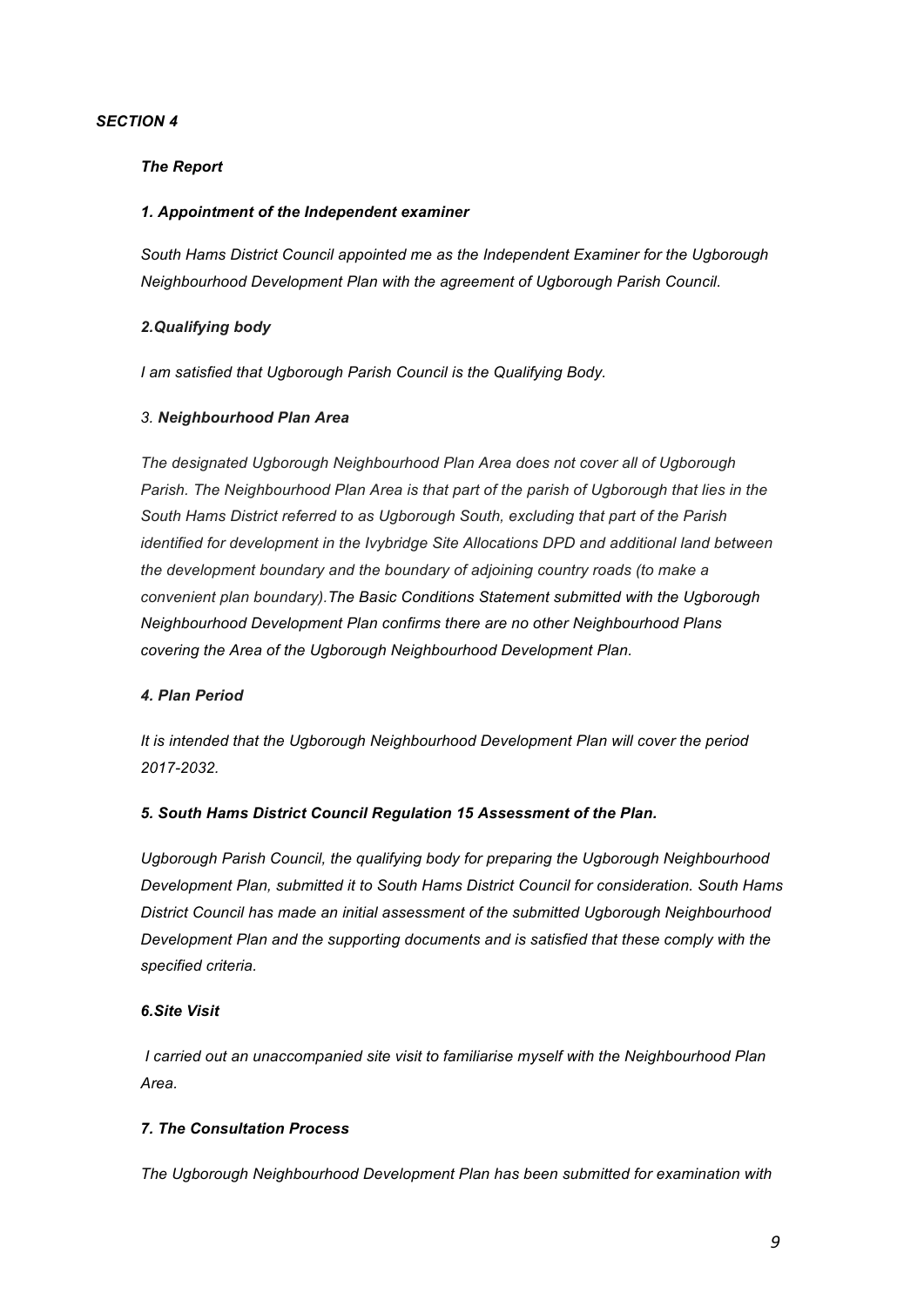*a Consultation Statement which sets out the consultation process that has led to the production of the plan, as set out in the regulations in the Neighbourhood Planning (General) Regulations 2012.*

*The Statement describes the approach to consultation, the stages undertaken and explains how the Plan has been amended in relation to comments received. It is set out according to the requirements in Regulation 15.1.b of the Neighbourhood Planning (General) Regulations 2012):*

*(a) It contains details of the persons and bodies who were consulted about the proposed neighbourhood development plan;*

*(b) It explains how they were consulted; (c) It summarises the main issues and concerns raised by the persons consulted; and*

*(d) It describes how these issues and concerns were considered and, where relevant, addressed in the proposed neighbourhood development plan.*

*Having examined the documents and considered the focus of the Neighbourhood Plan I conclude that the consultation process was adequate, well conducted and recorded.*

*A list of statutory bodies consulted is included in the Consultation Statement.*

#### *8.Regulation 16 consultation by South Hams District Council and record of responses.*

*The District Council placed the Ugborough Neighbourhood Development Plan out for consultation under Regulation 16 from the 29th September 2016 to the10th of November 2016.*

*A number of detailed representations were received during the consultation period and these were supplied by the District Council as part of the supporting information for the examination process. I considered the representations, have taken them into account in my examination of the plan and made reference to them where appropriate.*

#### *9. Compliance with the Basic Conditions*

*The Ugborough Neighbourhood Development Plan working Group produced a Basic Conditions Statement on behalf of Ugborough Parish Council. The purpose of this statement is for the Neighbourhood Plan Working Group to set out in some detail why they believe the Neighbourhood Plan as submitted does meet the Basic Conditions. It is the Examiner's Role to take this document into consideration but also take an independent view as to whether or not the assessment as submitted is correct.*

*I have to determine whether the Ugborough Neighbourhood Development Plan:*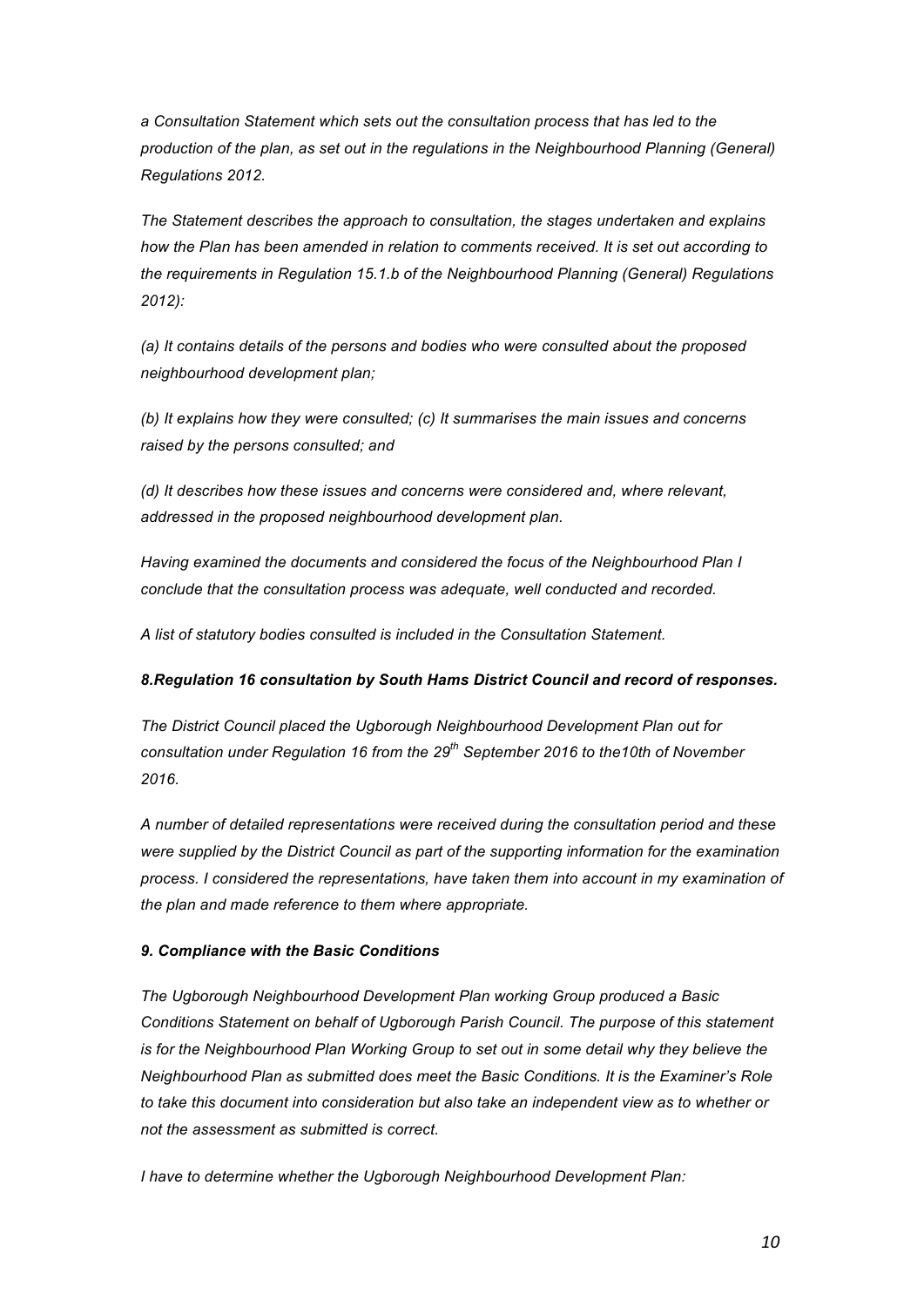- *1. Has regard to national policies and advice*
- *2. Contributes to sustainable development*
- *3. Is in general conformity with the strategic policies in the appropriate Development Plan*
- *4. Is not in breach and is otherwise compatible with EU obligations and Human Rights requirements.*

*Documents brought to my attention by the District Council for my examination include:*

*(i) The Ugborough Neighbourhood Development Plan - the main document which includes policies developed in consultation with the community at various engagement events and workshops.*

*(ii) Consultation Statement – sets out how the community, and other stakeholders, have been involved in preparing the Plan.*

*There is an error on the cover of the Consultation Statement which states the Plan Period to be 2016-2031 when the confirmed plan period is 2017-2032.*

*(iii) Basic Conditions Statement - An appraisal of the Plan policies against European Union (EU) and national policies, as well as the strategic policies of SHDC and any other policies and guidance.*

- *(iv) Plan Area Character Appraisal*
- *(v) Conservation Area Character Appraisal*
- *(vi) Conservation Area Management Plan*

#### *Comment on Documents submitted*

*Due to the length of time it has taken for the Plan to reach examination the local policy*  context has changed in that, the emerging Joint Local Plan (which will become the relevant *Development Plan once adopted) has now progressed to examination stage and it is quite*  likely that it will be adopted either before this plan is Made (should it be successful at *Referendum) or shortly after. At the time of my examination the Development Plan was the South Hams 2006 Core Strategy including saved policies from the 1996 Local Plan, 2007 Sherford New Community Area Action Plan (AAP), 2008 Affordable Housing Development Plan Document (DPD), 2010 Development Policies Development Plan Document (DPD) and the 2011 Site Allocations Development Plan Document (DPD). The preparation of the Plan and accompanying documents have been based on the Strategic Policies it contains- taking into account that some policies in the Development plan could be considered out of date. The Plan has also been developed to be in conformity with the strategic policies of the emerging*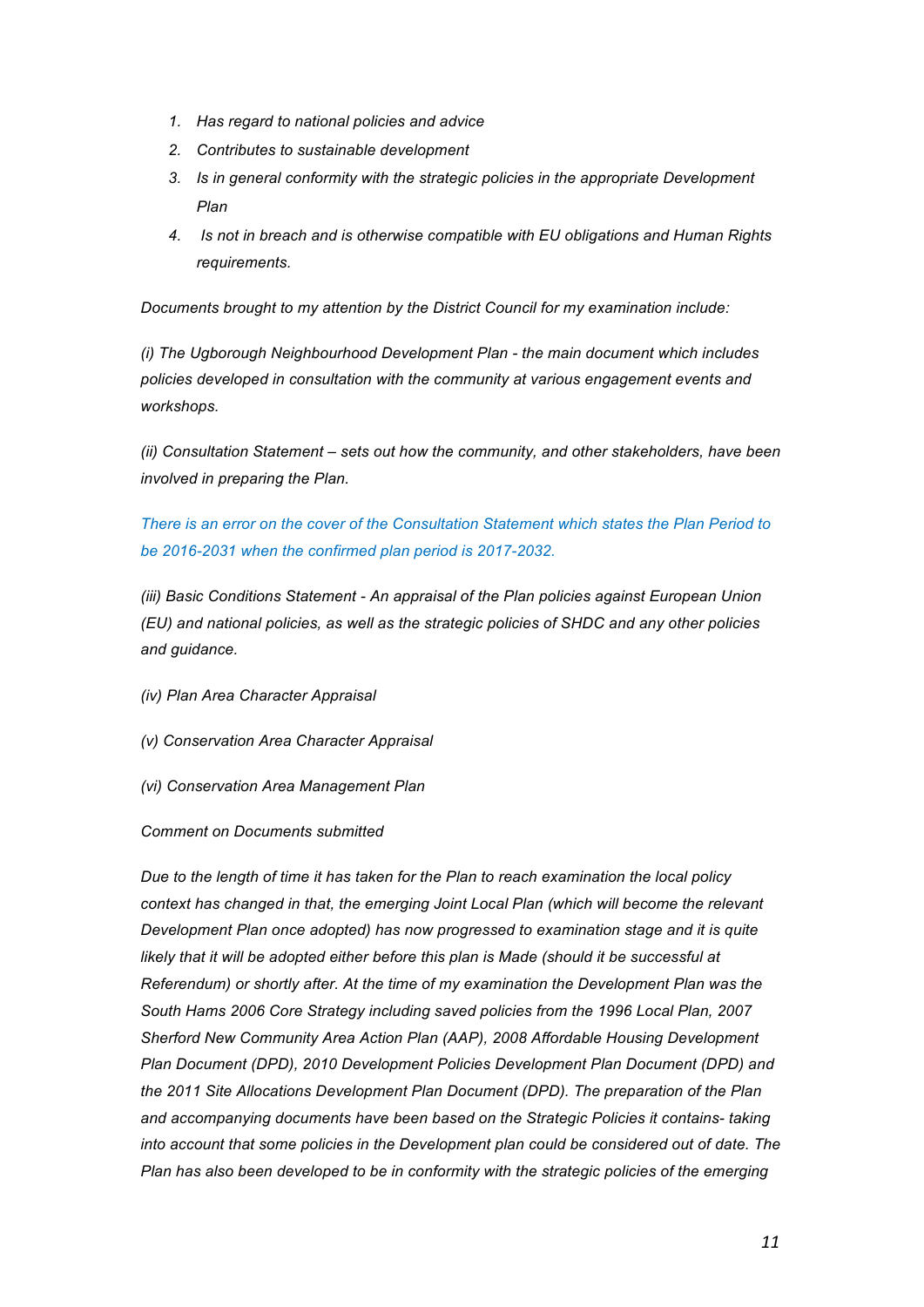*JLP as far as possible to ensure that the Plan does not become out of date upon adoption of the JLP. However, the Plan had not been updated to remove specific Development Plan references which would have made the implementation of certain policies difficult after the adoption of the JLP and I have in Section 4 of my report and in agreement with the QB modified some policies to remove those references. In addition, the Basic Conditions Statement did not clearly reflect how the Plan had been tested for general conformity with the Strategic Policies of the emerging JLP and so during the course of the examination the Neighbourhood Plan Group revised the Basic Conditions Statement to reflect this and the revised Basic Conditions Statement has been used in my examination. This document is available to view on the South Hams District Council website.* 

*I am satisfied having regard to these documents and other relevant documents, policies and legislation that the Ugborough Neighbourhood Development Plan does, subject to the recommended modifications, meet the Basic Conditions.*

#### *10.Planning Policy*

#### *10.1. National Planning Policy*

*National Policy guidance is in the National Planning Policy Framework (NPPF) 2012.*

*To meet the Basic Conditions, the Plan must have "regard to national policy and advice". In addition, the NPPF requires that a Neighbourhood Plan "must be in general conformity with the strategic policies of the local plan". Paragraph 16 states that neighbourhoods should "develop plans that support the strategic development needs set out in Local Plans, including policies for housing and economic development; plan positively to support local development, shaping and directing development in their area that is outside the strategic elements of the Local Plan".*

*The Ugborough Neighbourhood Development Plan does not need to repeat these national policies, but to demonstrate it has taken them into account.*

*I have examined the Ugborough Neighbourhood Development Plan and consider that, subject to modification, the plan does have "regard for National Policy and Advice" and therefore the Plan, subject to minor modification does meet the Basic Conditions in this respect.*

#### *10.2. Local Planning Policy- The Development Plan*

*Ugborough is within the area covered by South Hams District Council. Currently the relevant development plan is South Hams 2006 Core Strategy including saved policies from the 1996 Local Plan, 2007 Sherford New Community Area Action Plan (AAP), 2008 Affordable Housing Development Plan Document (DPD) 2010 Development Policies Development Plan*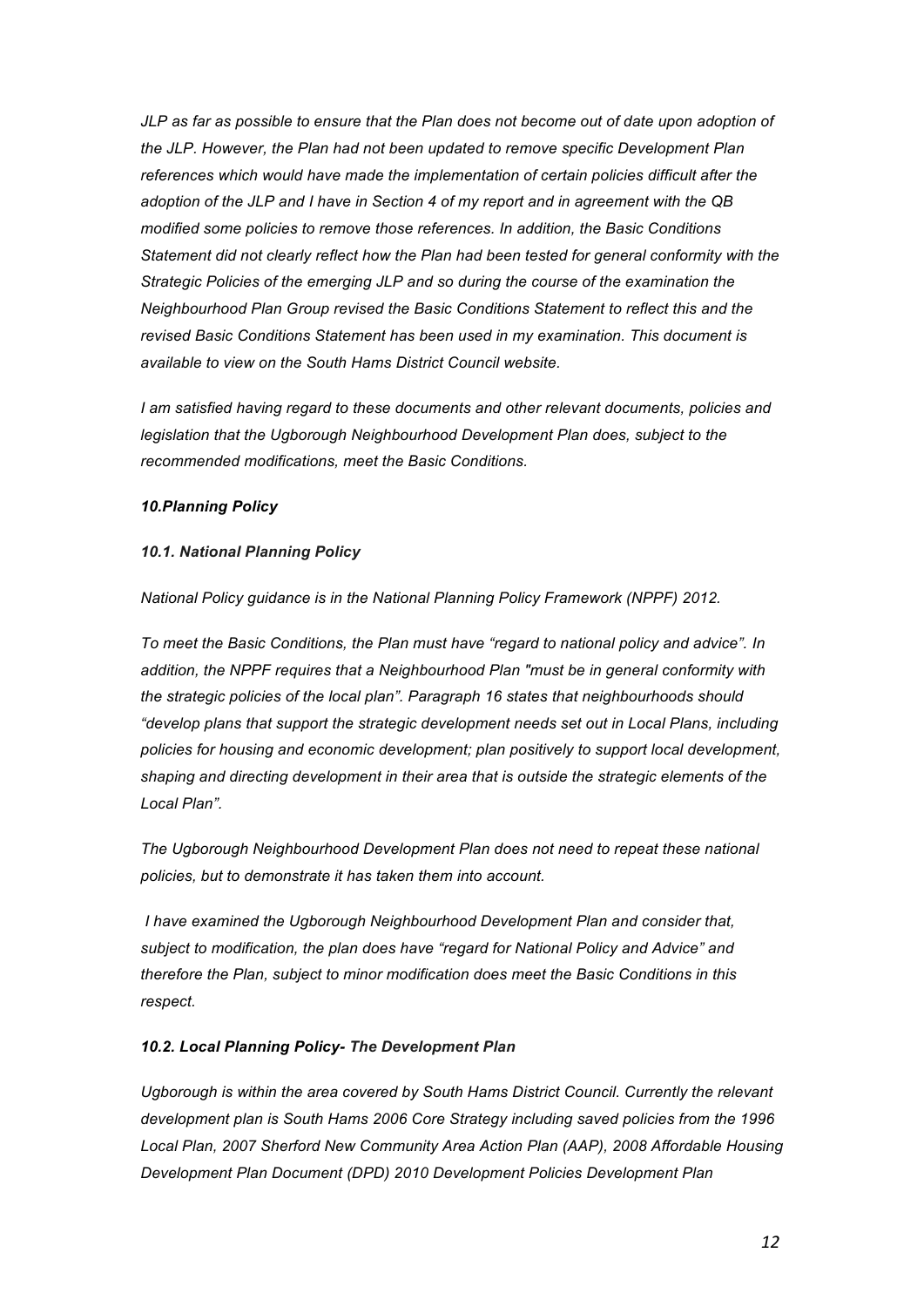*Document (DPD) and 2011 Site Allocations Development Plan Document (DPD).* 

*For the purposes of the examination of a Neighbourhood Plan the relevant strategic policies are those of the currently adopted Development Plan not the policies of an emerging local plan. The situation however, is complicated by the fact that during the course of the preparation of the Ugborough Neighbourhood Plan the District Council have been preparing a new Local Plan jointly with the neighbouring authorities of West Devon and Plymouth. This new plan has now reached the stage of submission for examination with a date for the Local Plan Examination set for January 2018. At this stage it is not possible to be sure whether or not the strategic policies of the emerging plan will remain unchanged by the time of adoption. An additional complication is the age of the existing Development Plan, and the issues relating to out of date policies. The challenge for a Qualifying Body in these circumstances has been to produce a plan that meets the Basic Conditions in relation to the strategic policies of the Development Plan without creating a plan which becomes out of date at the point of adoption of a new local plan. I have considered the Strategic policies of the Development Plan and the Policies of the Ugborough Neighbourhood Development Plan and I consider that the plan, subject to modification meets the Basic Conditions and should remain up to date upon adoption of the new local plan.*

#### *11. Other Relevant Policy Considerations*

# *11.1 European Convention on Human Rights (ECMR) and other European Union Obligations*

*As a 'local plan', the Neighbourhood Development Plan is required to take cognisance of the EU Strategic Environmental Assessment (SEA) Directive 2001/42/EC.* 

*A Strategic Environmental Assessment (SEA) screening opinion was sought as required from the following organisations during the formal consultation period:*

- *Natural England*
- *Historic England*
- *Environment Agency*
- *South Hams District Council*

*The view of South Hams District Council was that a SEA (Strategic Environmental Assessment) or HRA (Habitats Regulation Appraisal) was not required (28/04/2017):*

*"Because the Plan is 'Theme based' rather than a 'site - based' plan SHDC considers the Plan does not require a Strategic Environmental Assessment (SEA) (European Directive 2001/42/EC, Appendix 9) – see Ugborough Neighbourhood Plan HRA SEA Screening Opinion document."*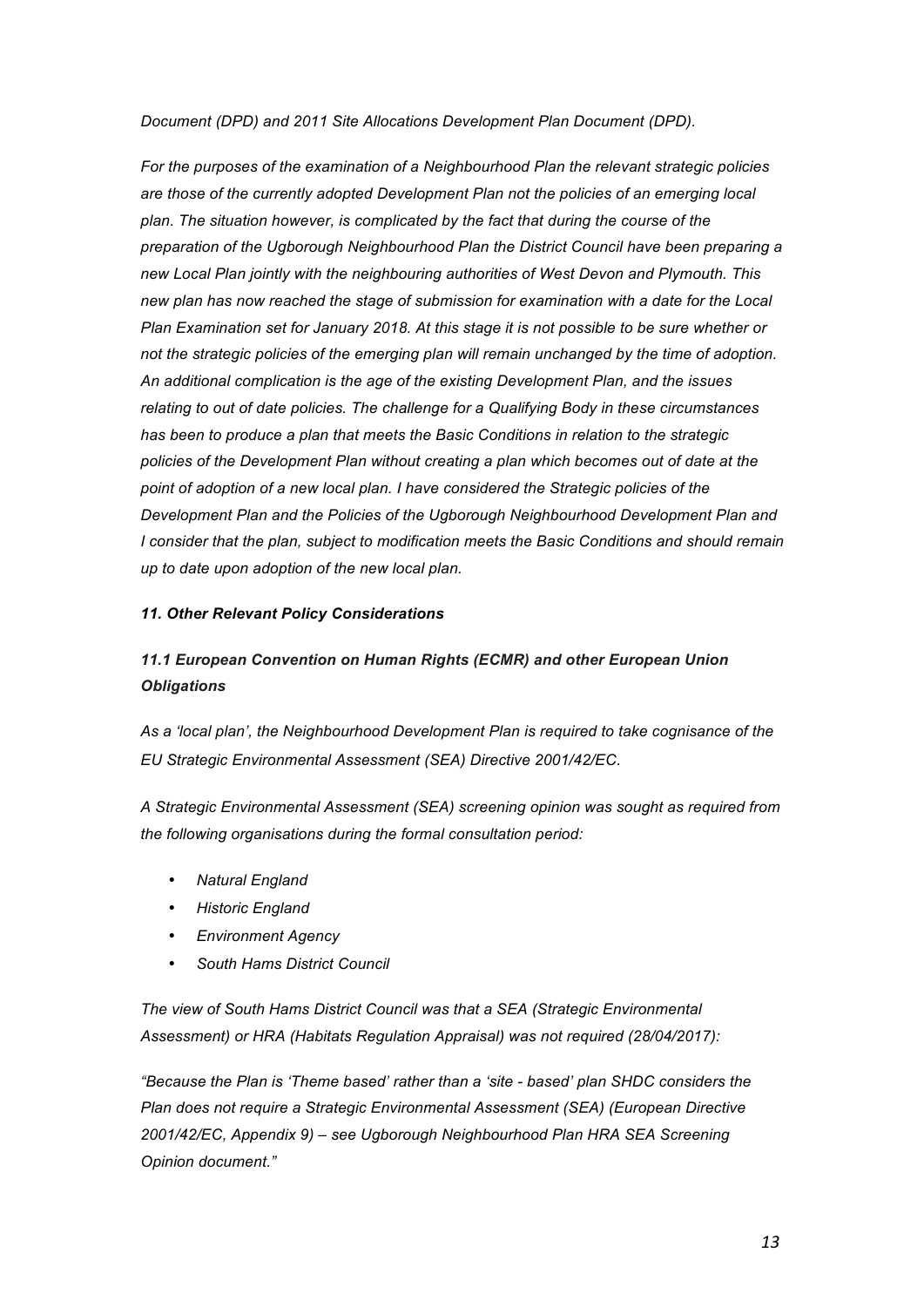#### *11.2 Sustainable development*

*The Ugborough Neighbourhood Development Plan has addressed the issue of sustainable development in the Basic Conditions Statement. My conclusion is that the principles of Sustainable Development required in the NPPF have been taken into account in the development of the plan and its policies and where issues have been identified they were addressed by revisions to the document prior to submission. I am satisfied that the Ugborough Neighbourhood Development Plan subject to the recommended modifications addresses the sustainability issues adequately.*

*The Neighbourhood Development Plan is required to take cognisance of the European Convention of Human Rights and to comply with the Human Rights Act 1998.* 

*I am satisfied that the Ugborough Neighbourhood Development Plan has done so.*

*I am therefore satisfied that the Ugborough Neighbourhood Development Plan meets the basic conditions on EU obligations.* 

#### *11.3 Excluded development*

*I am satisfied that the Ugborough Neighbourhood Development Plan does not cover County matters (mineral extraction and waste development), nationally significant infrastructure such as highways and railways or other matters set out in Section 61K of the Town and Country Planning Act 1990.*

#### *11.4 Development and use of land*

*I am satisfied that the Ugborough Neighbourhood Development Plan, subject to modification covers development and land use matters.*

#### *11.5 The Neighbourhood Plan Vision, Strategic Aims and Policies*

*Vision Statement*

*"The Ugborough Neighbourhood Development Plan Area sits between the moor and sea*  with a distinct historic and natural environment and is a strong, balanced, rural *community. Our aim is to maintain and enhance its character, support the local community while responding to evolving needs and aspirations and striving towards a sustainable future for all."*

*The Policies in the Plan have been organised under the following themes:*

*Heritage (Built and Natural Environment)*

*Transport and Movement*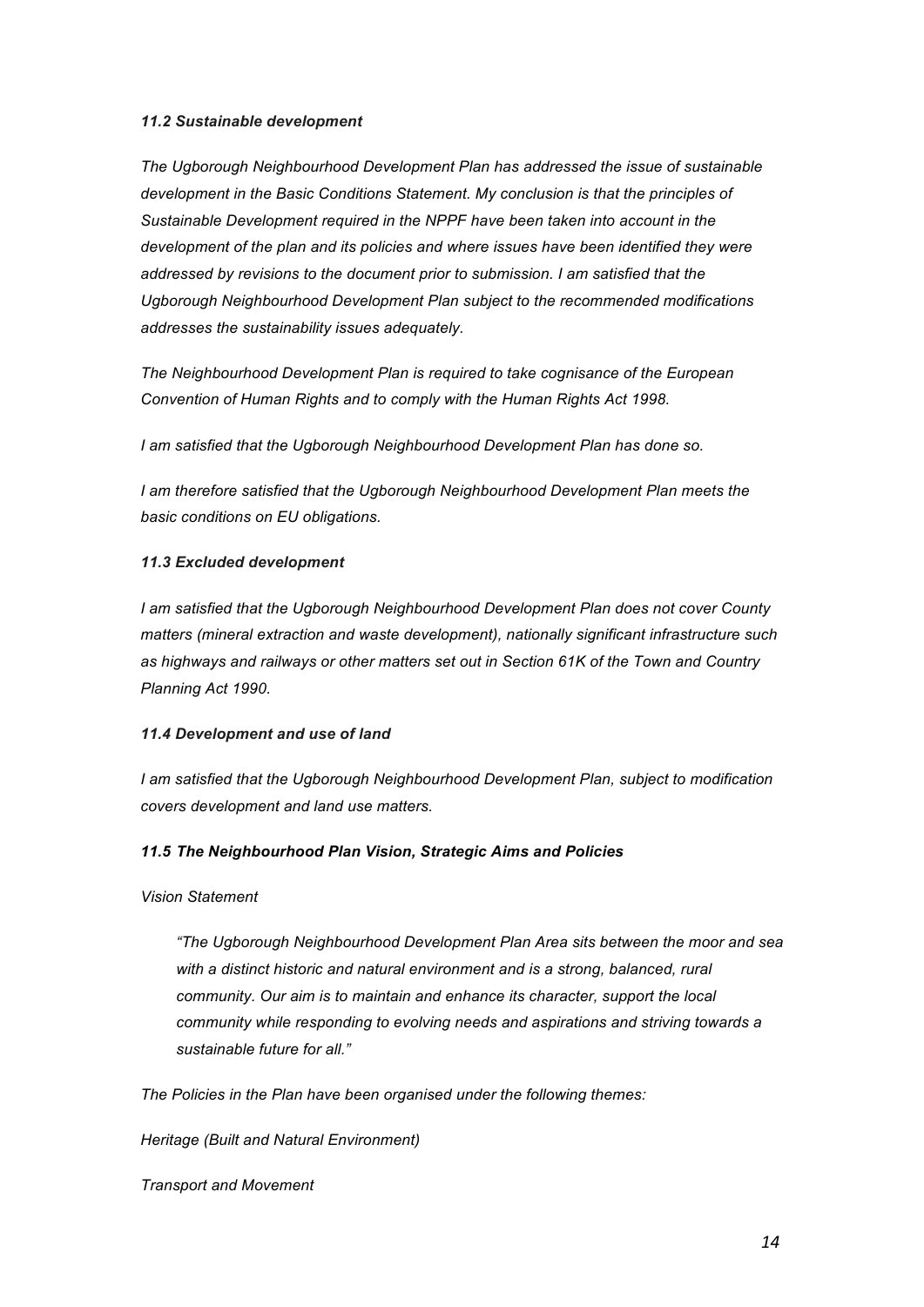*Housing*

*Economy*

# *Community Wellbeing*

*I am satisfied that the themes for the Neighbourhood Plan have developed as a result of the community consultation carried out and that the policies of the plan respond to those themes.*

# *12. Ugborough Neighbourhood Development Plan Policies*

# *Objective:*

*The intention is to conserve and enhance the character and heritage of the Plan Area, in particular historic features, by:*

- *conserving the characteristics and heritage of the different settlements in the Plan Area.*
- *maintaining the shape and character of Ugborough village, for example the distance of buildings from the central Square with no excessive development in one direction, and the existing street form;*
- *protecting and enhancing landscaping, green infrastructure and stripfield systems; and*
- *protecting and enhancing the natural environment, including hedgerows.*

#### *UG1: Historic and environmental features*

*See also UG11, UG12 and UG13*

*Development will be supported where it:*

- *makes the most of opportunities to draw on the contribution made by the historic environment to the character of the place*
- *takes account of the desirability of making a positive contribution to local character;*
- *respects the local character of the surroundings and takes every opportunity, through use of design and local materials, to reinforce local distinctiveness;*
- *does not dominate the views of the landscape or the view of the Grade 1 listed Church of St Peter;*
- *respects the unique character of the natural environment; and*

*can demonstrate that it respects and positively responds to identified listed buildings*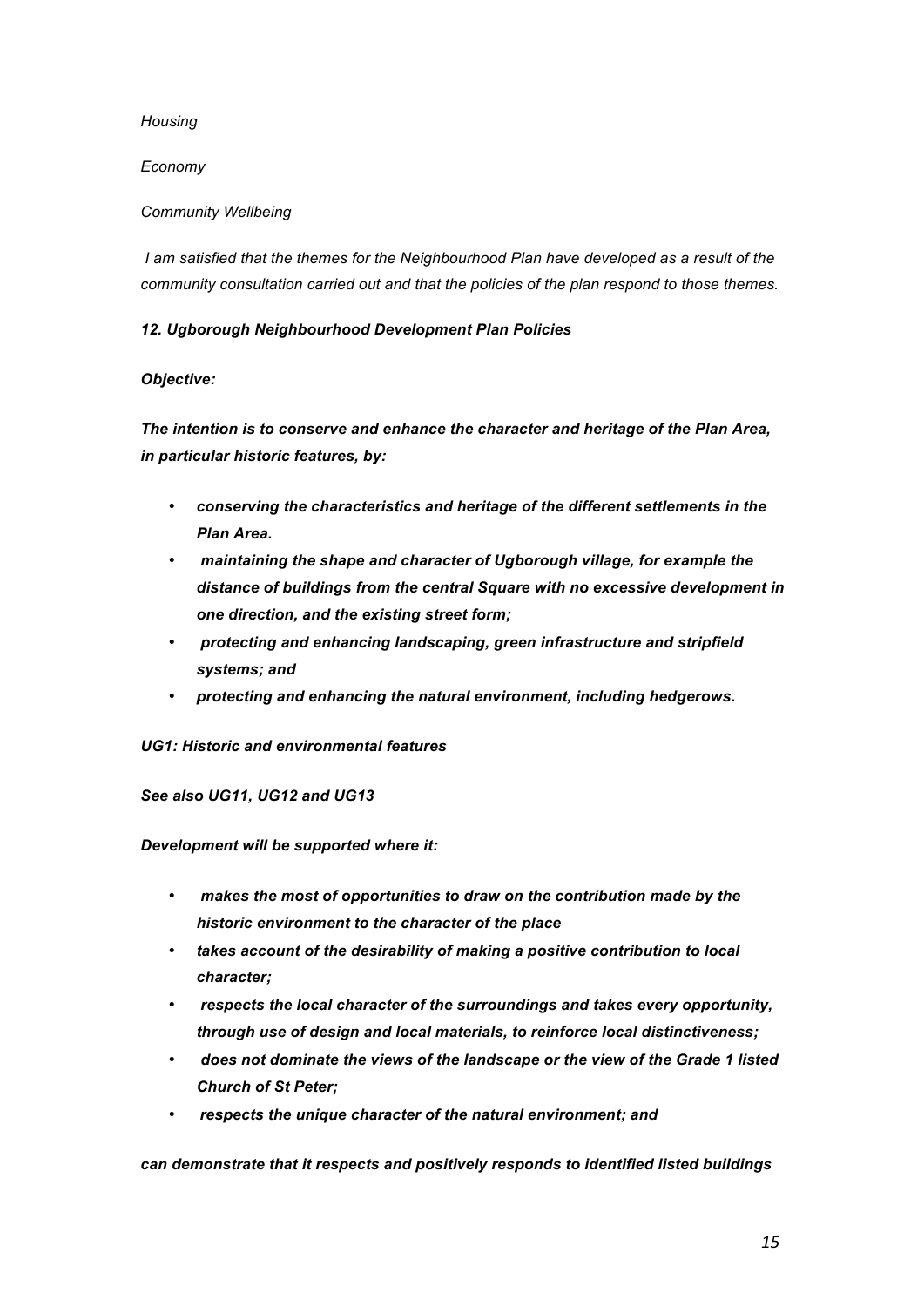*and vernacular features within the plan area.*

#### *COMMENT*

#### *I have no comment on this policy*

#### *UG2 Skyline and other views and vistas*

*Development will be supported where it maintains the distinctiveness and character of local skylines, views and vistas.*

#### *All development should meet the following criteria:*

- *does not spoil the skyline;*
- *does not spoil the views and vistas within the Plan Area (see map on page 33 and character appraisal); and*
- *does not spoil the setting of Ugborough village nestling in the valley as epitomised by the views of the village from near and afar.*

#### *COMMENT*

#### *I have no comment on this policy*

*Transport and Movement*

#### *Objective*

*Recognise the character, capacity and constraints of the roadways serving the Plan Area.*

*The intention is that any new development does not worsen, and if possible improves, traffic flow in the Plan Area, and particularly in Ugborough village and the lanes serving it. Thereby, maintaining a safe environment for pedestrians (particularly children), horse-riders, livestock movements, cyclists and other road users.*

*UG3: Traffic flow*

#### *See also UG4.*

*New development should be associated with a settlement and in a location that allows safe, direct and unhindered access to the A3121 and B3213, leading to the A38, in order to minimise additional traffic on the lanes around and streets within that*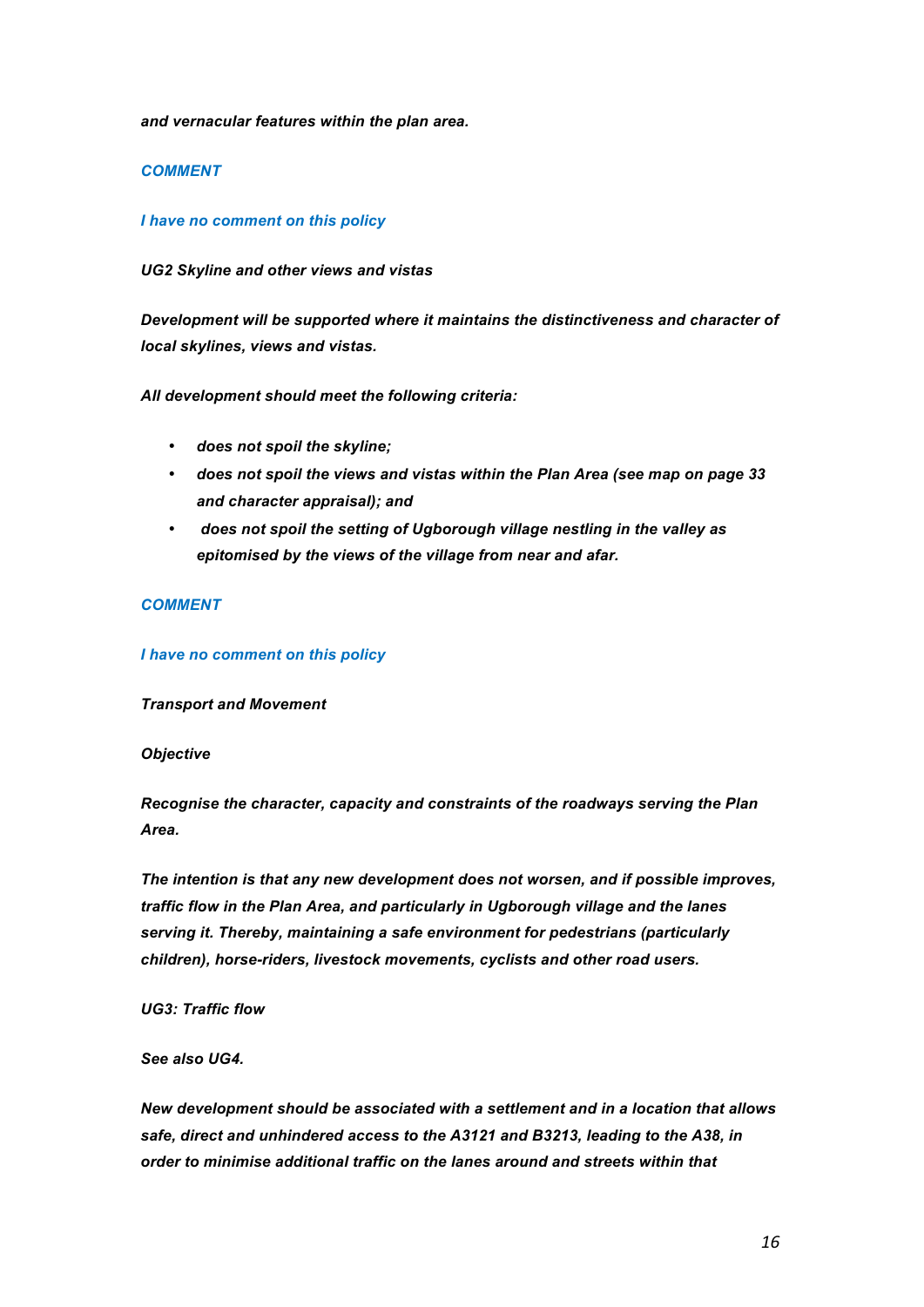#### *settlement.*

#### *Proposals for any new development must include a proportionate assessment of:*

- *the level of traffic the development is likely to generate;*
- *the potential impact of this traffic on safety of pedestrians, horse-riding, cyclists and farm animal movements;*
- *the potential impact on parking and congestion within the Plan Area;*
- *noise; and*
- *measures needed to mitigate any impacts*

#### *COMMENT*

#### *The policy should be reworded as follows:*

*Subject to other policies in the plan, new development will be supported where it is associated with a settlement and in a location that allows safe access to the A3121 and B3213, leading to the A38, in order to minimise additional traffic on the lanes around and streets within that settlement.*

*Proposals for any new development must include a proportionate assessment of:*

- *the level of traffic the development is likely to generate;*
- *the potential impact of this traffic on safety of pedestrians, horse-riding, cyclists and farm animal movements;*
- *the potential impact on parking and congestion within the Plan Area;*
- *noise; and*
- *measures needed to mitigate any impacts*

#### *Housing*

#### *Objective:*

- *Provide new homes that respond to the need identified within the Plan Area ensuring the quantity, quality, location, type and tenure of any new homes meet the criteria set by those living in the Plan Area and are consistent with the emerging Joint Local Plan.*
- *Deliver new homes over the period of the Plan in line with historic growth trend (currently an average of 3 new homes per year).*
- *Deliver a mix of housing that meets the needs of all sections of our community.*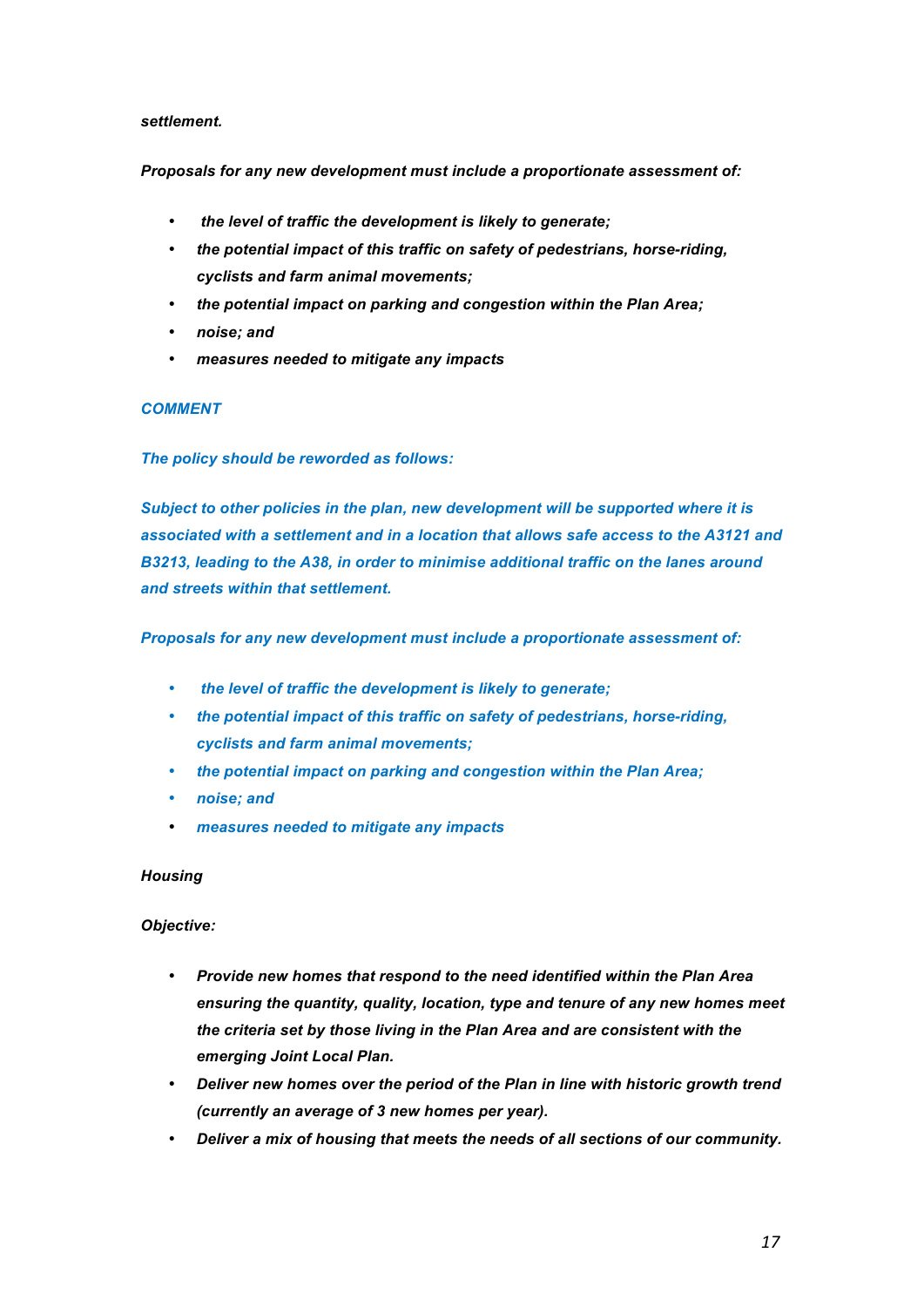*UG4: Small scale housing developments of less than 10*

*Any proposed housing development must meet the criteria contained within policies UG1, UG2, UG3, UG11, UG12, UG13 and UG14.*

*Small scale development 0f less than 10 would in principle be supported in line with historic growth trends subject to meeting the criteria contained within policies UG1, UG2, UG3, UG11, UG12, UG13 and UG14.*

*Any site put forward for larger development (more than 10) must have due regard to the sustainability criteria and must take account of the need for access to public transport, to major roads such as the A38 and to other local services.*

*All new development of 3 or more should deliver at least 35% affordable housing.*

*All new developments will be subject to section 106 contributions appropriate to the impact of the development.*

#### *COMMENT*

*This policy would be better located with UG7 or combined with that policy as it is confusing to have two policies relating to new housing both of which refer to affordable housing. Paragraph 4 of this policy does not meet the Basic Conditions in that it requires a level of affordable housing which does not reflect the contents of the written Ministerial Statement on affordable housing and does not allow for any viability testing of a proposal. This paragraph must be deleted in order to meet the Basic Conditions. It is essential that the Neighbourhood Plan will deliver the level of housing identified across the plan period and therefore policy UG1 should be worded so that it is clear that it does not seek to restrict the delivery of housing. The Neighbourhood Plan Area (and adjacent areas) will be subject to growth across the plan period through strategic allocations being brought forward by South Hams District Council and I am satisfied that this will satisfy the NPPF requirement to boost housing supply. It is important that the wording of the policy acknowledges this growth and more clearly defines the intention of the policy to address growth outside these allocations. In order to provide clarity and meet the Basic Conditions this policy should be reworded as follows:* 

#### *UG4: New Housing*

*Any proposed housing development must meet the criteria contained within policies UG1, UG2, UG3, UG7, UG11, UG12, UG13 and UG14.*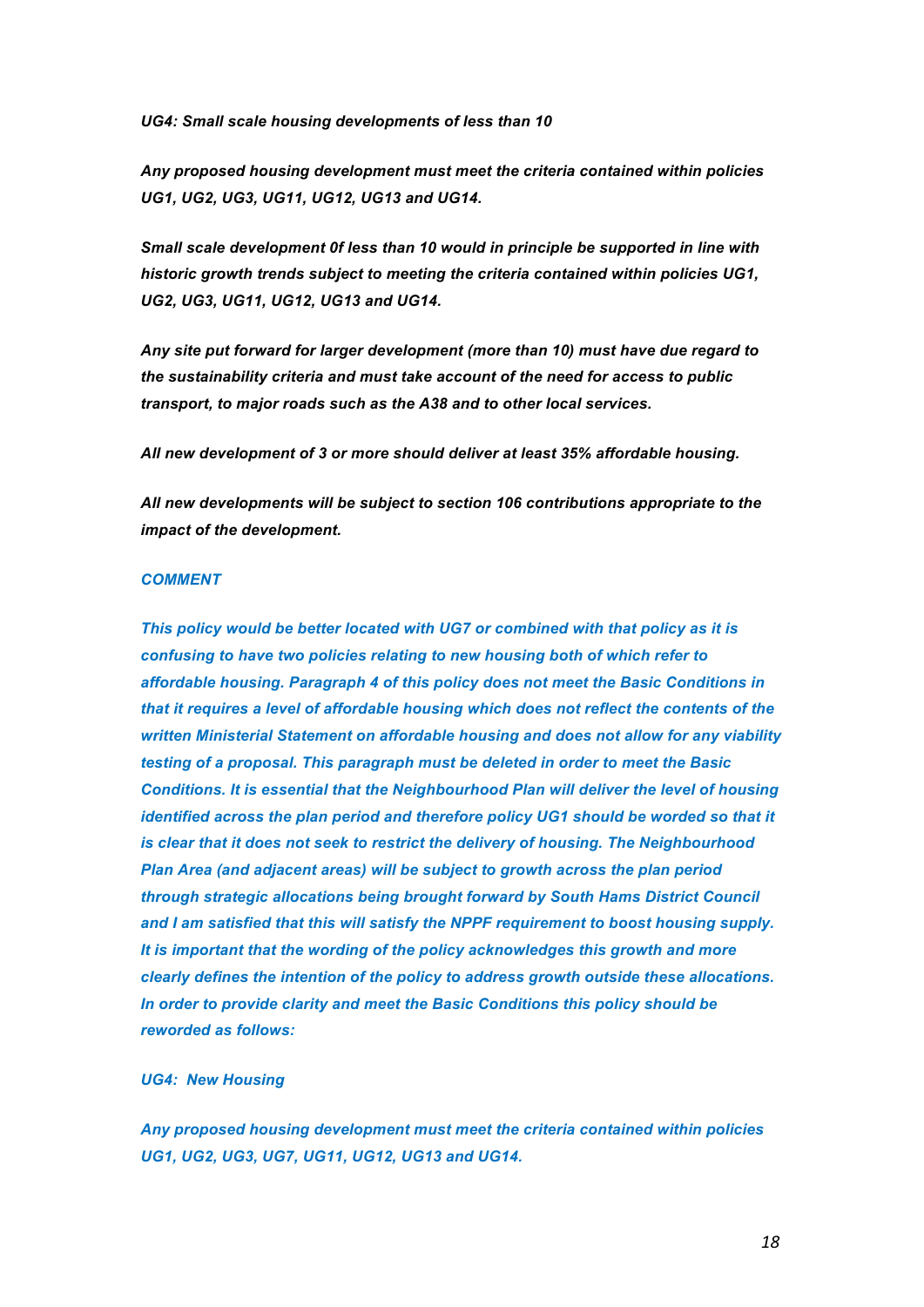*Across the plan period South Hams District Council will bring forward site allocations which will deliver significant growth. Outside these allocations developments of less than 10 units will in principle be supported in line with historic growth trends. Any site put forward for larger development (more than 10) must take account of the need for access to public transport, to major roads such as the A38 and to other local services.*

*All new developments will be subject to section 106 contributions appropriate to the impact of the development.*

#### *UG5: Infill sites*

*The use of individual plots where appropriate is encouraged, providing the development complies with planning policy and the relevant policies in this Plan.*

*Small scale residential development of less than 10 or single new homes on infill and redevelopment sites will be supported subject to:*

- *proposals being well designed and meeting all relevant requirements set out in other policies in this Plan, and where such development;*
- *fills a small, restricted gap in the continuity of existing frontage of buildings or on other sites within a built-up area where the site is closely surrounded by buildings; and*
- *where the development is not subject to any highways access constraints both during and after completion*

#### *COMMENT*

*The last bullet point of this policy should be modified to remove "both during and after completion" in order to meet the Basic Conditions.*

#### *UG6: Conversion of farm buildings*

*Where the development needs planning permission then it must also meet the criteria in policies UG11, UG12, UG13 and UG14.*

*Planning proposals for conversion of redundant farm buildings into accommodation for family, holiday lets or workshops will be supported subject to the following criteria:*

- *it is complementary to and does not prejudice any viable agricultural operations on a farm and other existing viable uses;*
- *the form, bulk and general design of the building is in keeping with its surroundings and the proposal and any associated development will not harm*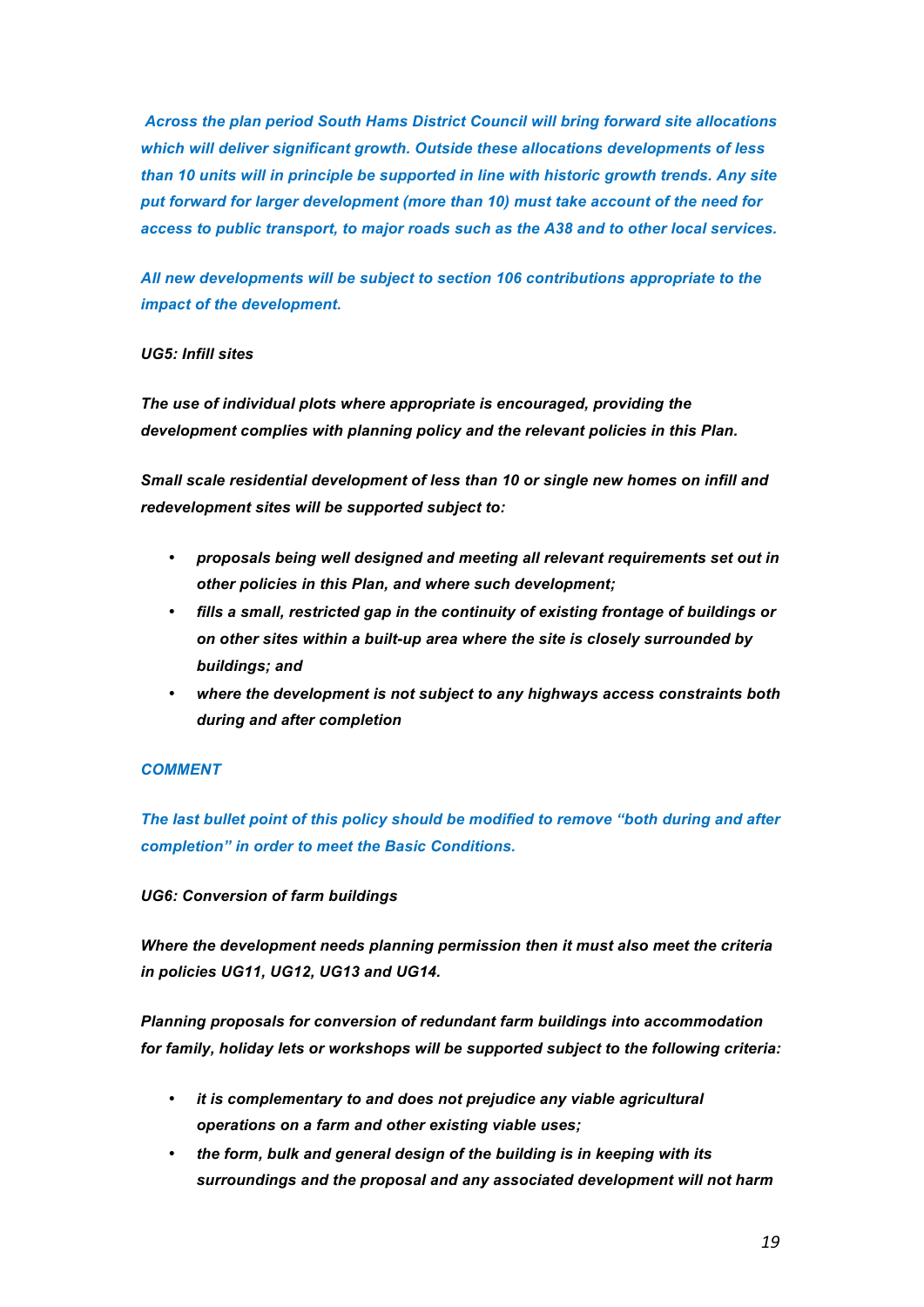*its landscape setting;*

- *it protects the distinctiveness and character of local skylines, views and vistas;*
- *the building is capable of conversion without losing its historical or vernacular significance;*
- *it will not damage the fabric or character of any traditional building and, in the case of a listed building, the proposal will not damage the architectural or historic merit of the building or its setting; and*
- *the building is part of a farmstead and not in an isolated position.*

#### *COMMENT*

*Paragraph two seems to refer to new development but the policy title refers to conversion. For clarity and to avoid confusion this bullet point should be deleted. In addition to comply with the Basic Conditions bullet point 4 should be reworded to reflect the NPPF requirements for dealing with planning applications which affect Listed Buildings.*

# *UG6: Conversion of farm buildings*

Where the development needs planning permission, proposals for conversion of *redundant farm buildings into accommodation for family, holiday lets or workshops will be supported subject to the following criteria:*

- *it is complementary to and does not prejudice any viable agricultural operations on a farm and other existing viable uses;*
- *the building is capable of conversion without losing its historical or vernacular significance;*
- *it minimises the impact on the fabric or character of any traditional building and, in the case of a designated or non designated heritage asset is compliant with the relevant adopted policy and legislation.*
- *the building is part of a farmstead and not in an isolated position.*
- *And where it meets the criteria in policies UG11, UG12, UG13 and UG14.*

#### *UG7: New affordable housing*

*In the event of a site being brought forward for development that meets all the criteria in UG4 the following criteria must be met:*

• *all new development of 3 or more should deliver at least 35% affordable housing.*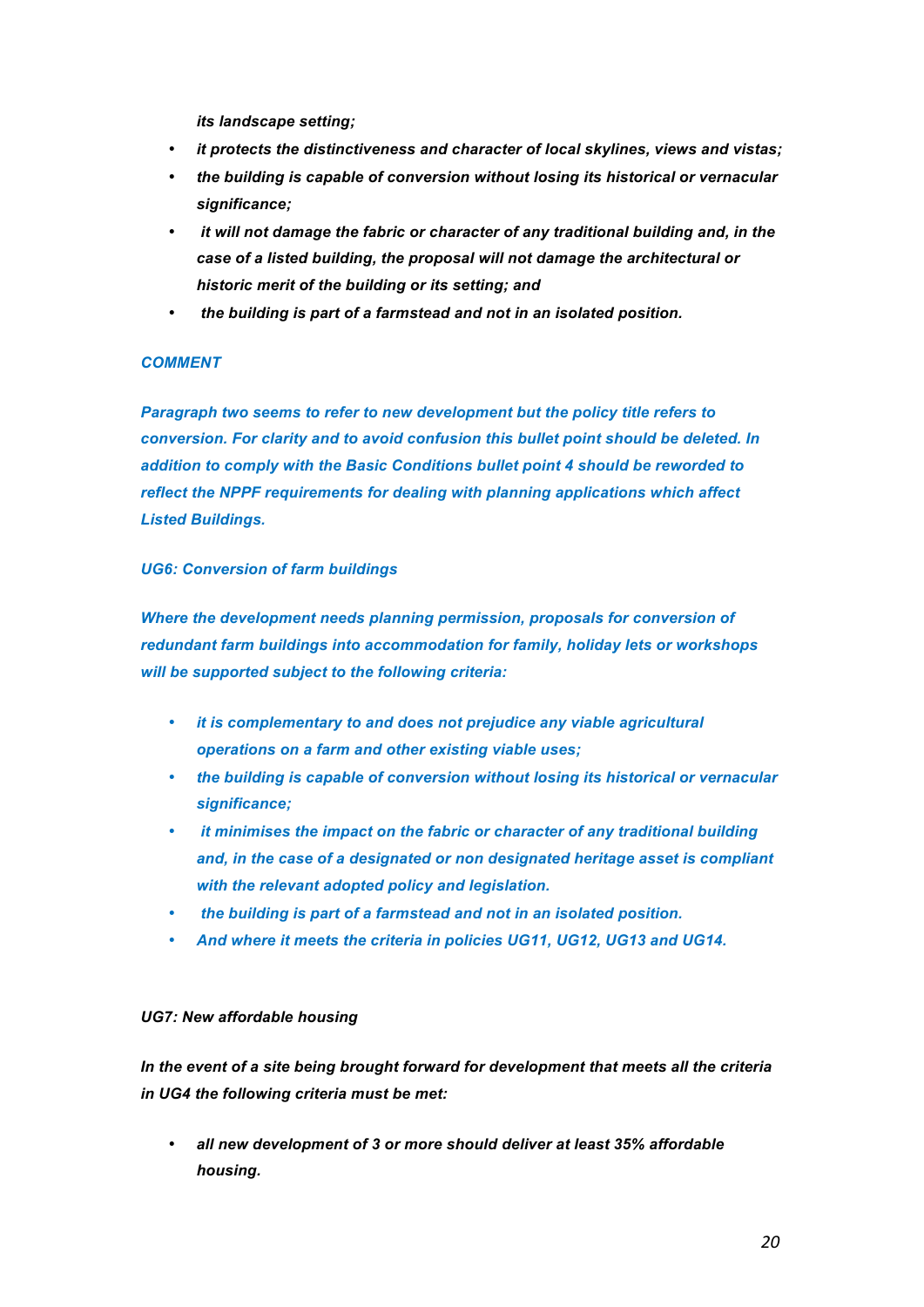- *the proposals contribute to meeting the affordable and social-rented needs of people with a local connection; and*
- *the development is subject to an agreement which will ensure that it remains as affordable housing for people with a local connection in perpetuity (see UG8)*

#### *COMMENT*

#### *This policy would be more logically located with UG4*

*It appears that the intention of this policy is to cover Exception sites where the presumption would be that the development would be 100% affordable unless a viability assessment proved that an element of open market housing would be required to cross subsidise the delivery of the affordable housing. On sites that aren't Exception sites, in line with the Ministerial Statement sites of 10 units outside the AONB or other classified area (5 within it) are not required to make provision for any affordable housing. It is therefore highly unlikely that the small scale developments envisaged within the settlements in the area through infill will yield any affordable housing at all and therefore the provision of affordable housing across the plan period is only likely to be delivered through Exception sites. The current wording of this policy is unclear and does not meet the Basic Conditions and should be reworded:*

#### *UG7: New affordable housing*

*Proposals for new affordable housing on Exception Sites will be supported subject to other policies in the plan where:*

- *the proposals contribute to meeting the affordable and social-rented needs of people with a local connection; and*
- *the development is subject to an agreement which will ensure that it remains as affordable housing for people with a local connection in perpetuity (see UG8)*

#### *UG8: Local connection*

*This Plan wishes that those in housing need and have a local connection are given higher priority for affordable and social rent housing than those with no local connection. Affordable Houses shall only be sold to or let to and occupied by people (and their Household) whose housing need is not met by the market and who meet one or more of the following criteria:*

- *have lived in the Plan Area for the last 5 or more years; or*
- *have worked in permanent employment in the Plan Area for the last 5 or more*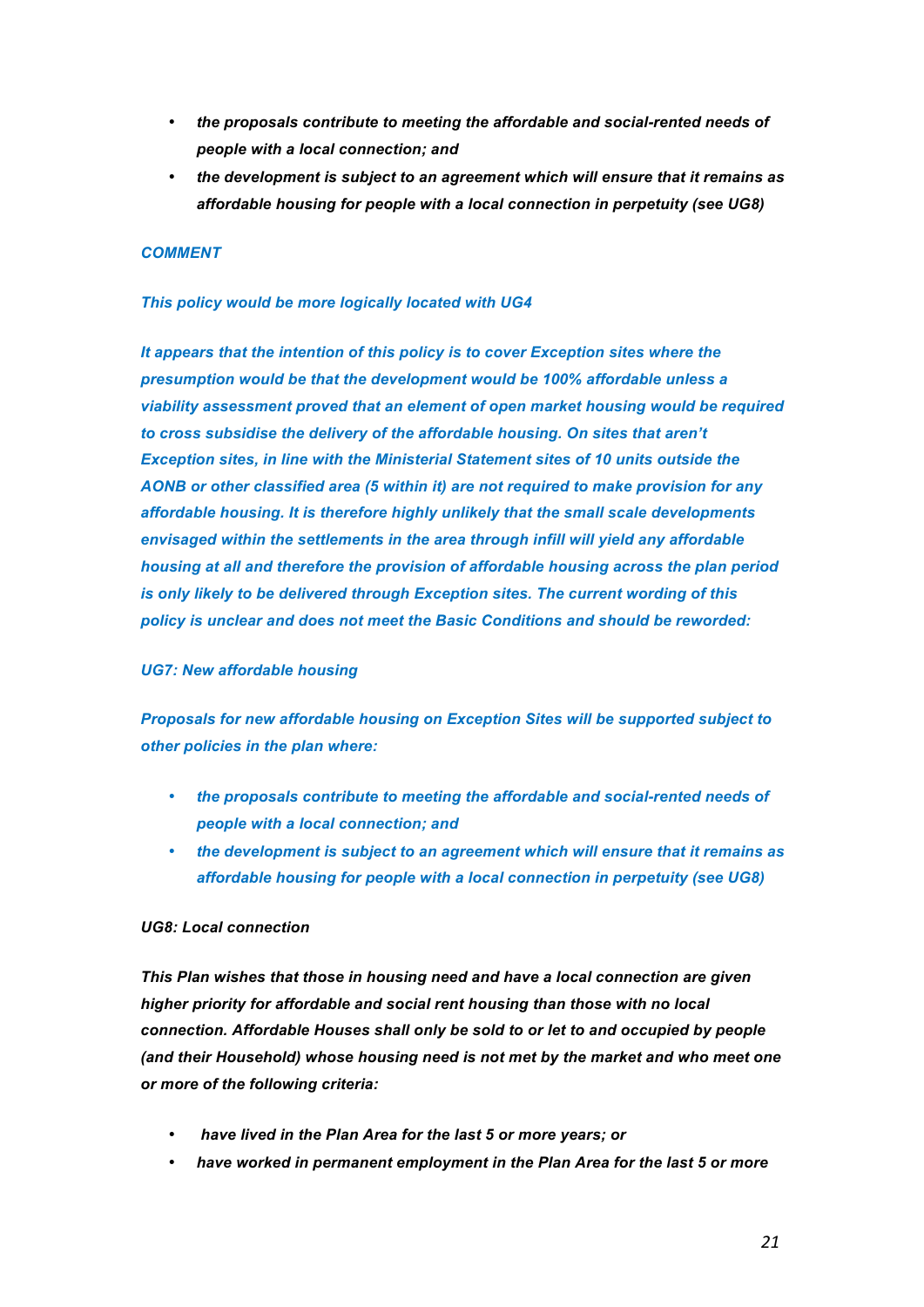*years; or*

- *have grown up in the Plan Area (de ned as having spent 10 of their first 16 the Plan Area); or*
- *have a close family member living for a minimum of 5 years permanently and continuously in the Plan Area.*

*Where such a person cannot be found, Affordable Houses may then be sold to or let to and occupied by persons (and their Household) whose housing need is not met by the market and has an area local connection within Ugborough Parish, adjacent Parishes or a South Hams local connection.*

*Occupation of the Affordable Housing built in the Plan period*

*will be controlled and managed by a registered provider or*

*other bonafide housing provider to ensure that the benefits of Affordable Housing are enjoyed by all subsequent as well as initial occupiers.*

*Note Adjacent Parishes are identified as: Modbury, Ermington, South Brent, Harford, North Huish and Ivybridge Town*

#### *COMMENT*

*This policy is overly restrictive and does not meet the Basic Conditions. It should reflect the District Council's local connection requirements*

#### *Reworded*

*UG8: Local connection*

*This Plan wishes that those in housing need and have a local connection are given higher priority for affordable and social rent housing than those with no local connection. Affordable Houses shall only be sold to or let to and occupied by people (and their Household) whose housing need is not met by the market and in accordance with the South Hams District Council Allocations Policy.*

#### *UG9: Self-build/custom build*

*Self-build is a possible low cost route to affordable housing. Proposals for self-build or custom build schemes will be supported where the location and nature of the*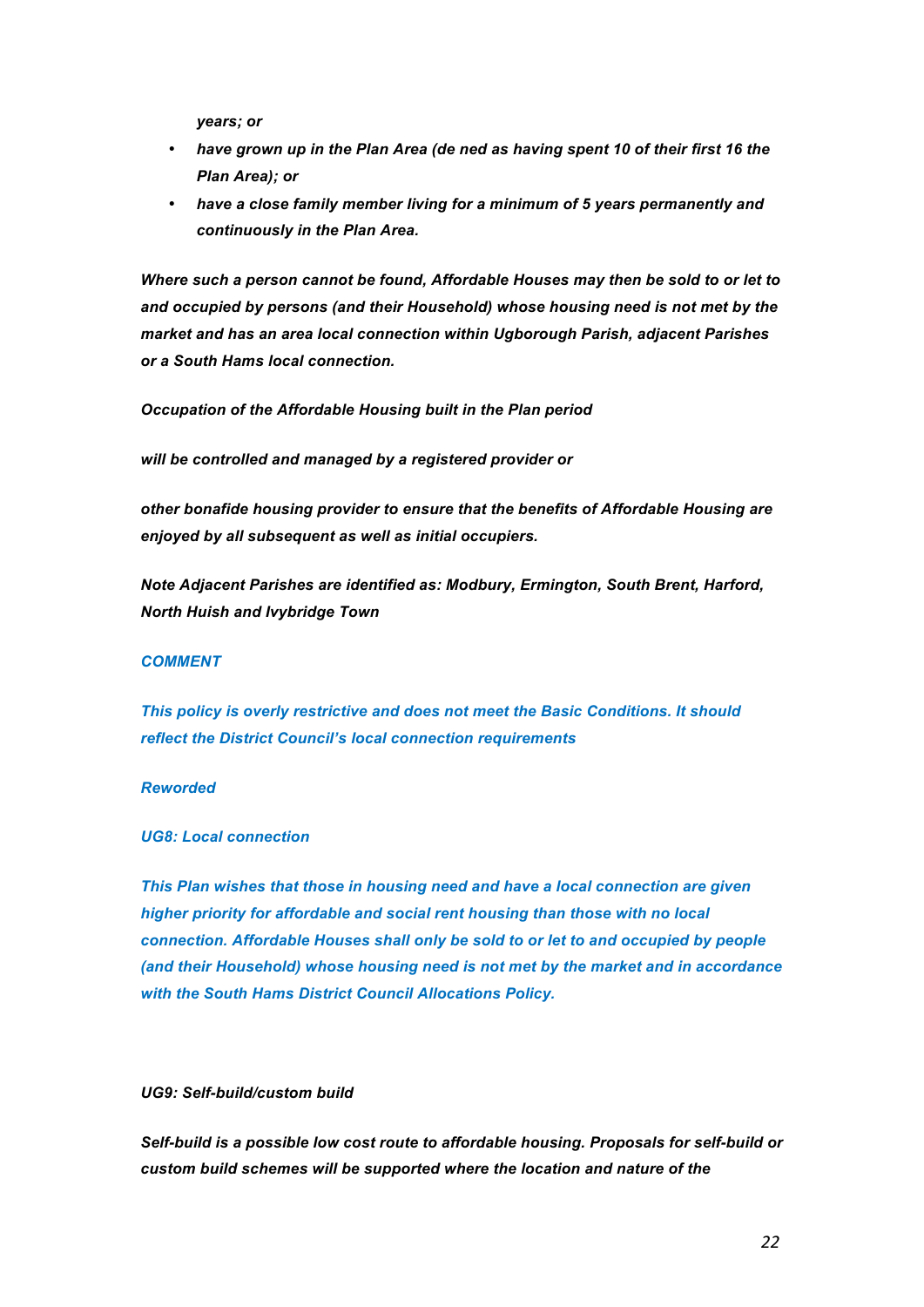*proposed development is appropriate and subject to UG4, UG5, UG11, UG12, UG13, UG14 and the following criteria:*

- *dwellings can only be built on these sites by individuals, builders or developers acting on behalf of individuals or a community group of individuals;*
- *dwellings can only be built for owner occupation;*
- *self-build properties will still need to conform to the policy criteria set out in the rest of this Plan;*
- *landowners or developers who have an interest in a site which is designated for self-build may undertake activities to sub-divide the site into plots and provide supporting infrastructure such as roads and services;*
- *approval of the site layout/density will need to be obtained from SHDC prior to these activities taking place; and*
- *individuals who wish to purchase a self-build plot must:*
- *demonstrate that they have a local connection; and*
- *demonstrate that they intend to live in the property once it is complete.*

#### *COMMENT*

*This policy seems to be confusing the provision of custom/self build housing which is not an affordable housing product with affordable self build which is. The occupancy of open market custom/self build housing cannot be restricted without a principal residence occupancy condition which is not proposed by this plan. The criteria for custom/self build housing is set out in other legislation and does not need to be repeated here. In order to meet the Basic Conditions this policy should be deleted or reworded as follows.*

#### *UG9: Self-build/custom build*

*Proposals for self-build or custom build schemes will be supported where the location and nature of the proposed development is appropriate and subject to UG4, UG5, UG11, UG12, UG13, UG14.*

#### *UG10: Older persons' housing*

*The demographic trend nationally and locally points to an ageing population and the ratio of older to younger people is set to rise. The demographic trend in the Plan Area (see 2001 and 2011 census data for Ugborough Parish, page 15) is similar to that nationally, i.e. the proportion of those over 85 years is likely to double over the next 20 years and nearly treble in the next 30.*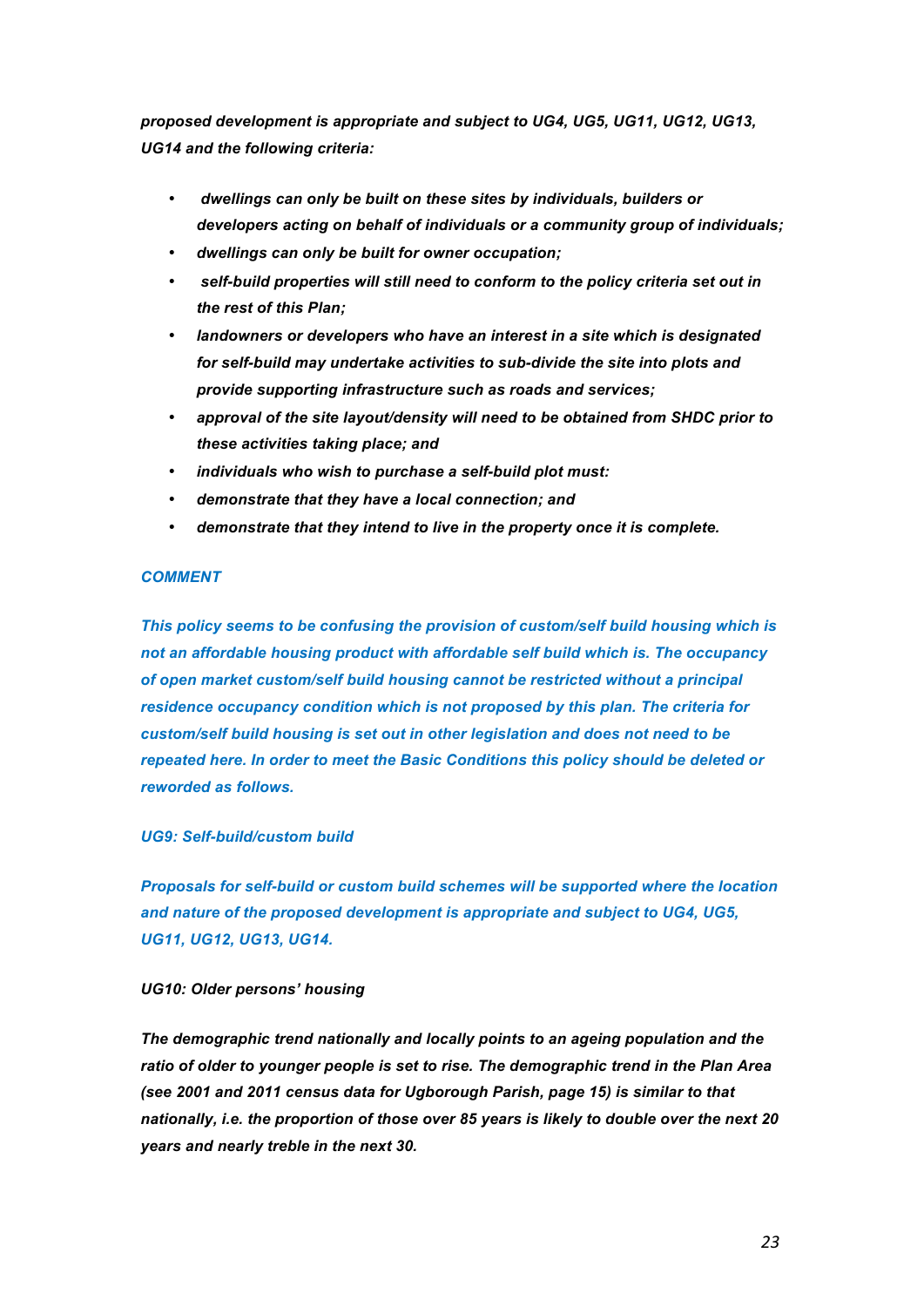*The community have said they would like more accommodation that enables older people to remain within the community. It is clear from consultation with the community that the mix of ages contributes to the vibrancy that characterises the atmosphere*

*of the Area. The consultation suggests that some people either have, or foresee a time when they will have, a need to modify their accommodation to either remain themselves or to accommodate older relatives in an appropriate way.*

*Planning proposals to extend or sub-divide existing dwellings to provide additional and suitable accommodation for an older person or infirm dependent will be supported subject to the following criteria:*

- *such accommodation should be ancillary to the main dwelling and should not be a separate dwelling;*
- *it does not have an unacceptable impact on the visual or landscape amenity value; and*
- *it meets the identified need of an older local person or a person having additional needs who can no longer live alone.*

# *COMMENT*

*The first three paragraphs should form part of the justification/context for the policy and should be moved from the policy. The word "infirm" should be replaced "dependent".*

*UG11: Landscape and built environment character (see also UG1)*

*In conjunction with criteria on landscape character and built character, this policy contains criteria seeking to avoid detrimental impacts on biodiversity.*

*Any proposals for new development within the Plan Area are subject to the following criteria:*

*The proposals sit well within the surrounding rural landscape and the landscape setting of any settlement in the Plan Area. This includes consideration of the relationship to local features such as:*

- *the openness of the surrounding landscape;*
- *the backdrop to the building including landscape features such as hedges, walls, strip fields, streams, routes and built forms; and*
- *abutting features.*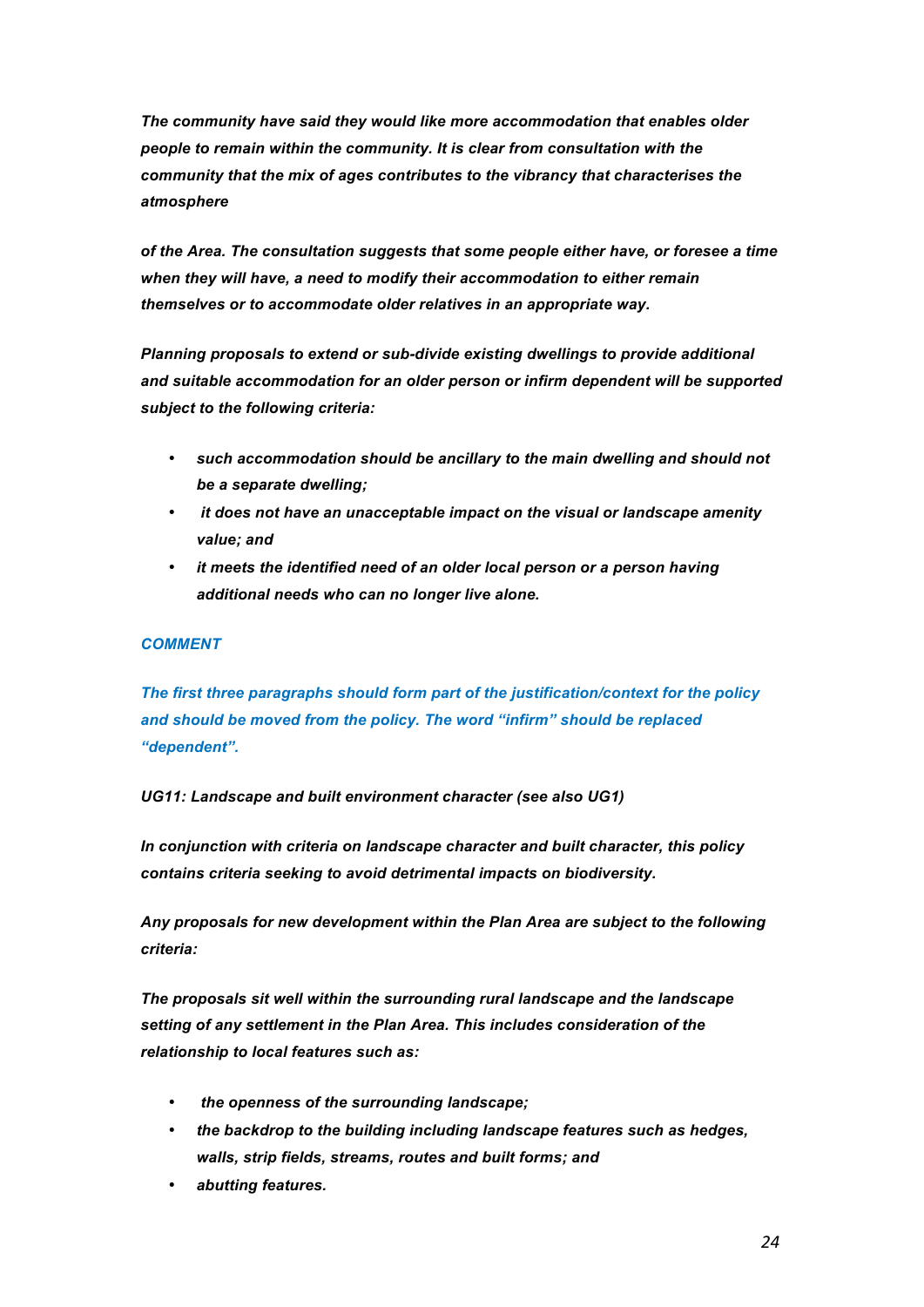- *The proposed development must be appropriate in terms of its scale, character and location with the settlement to which it is associated; and*
- *The proposed development will respect the setting of any affected listed building. Where the proposed development is within a hamlet or farmstead, it must conserve or enhance the characteristics of the hamlet or farmstead or the character of buildings within the hamlet or farmstead.*

*The proposed development must conserve or enhance the surrounding rural landscape and the landscape setting of any settlement in the Plan Area.*

*The proposed development must improve or conserve biodiversity and ecology of the surrounding landscape and should seek to protect and, where possible, enhance wildlife value on the application site, surrounding sites and wildlife corridors*

#### *COMMENT*

*This policy is long and lacks clarity. Built environment character is already covered in*  UG1. It would be best split into two policies UG11 covering landscape character and *UG11 (a) biodiversity.*

*In order to meet the Basic Conditions, it should be reworded:*

#### *UG11: Landscape character*

*Proposals for new development within the Plan Area should sit well within the surrounding rural landscape and the landscape setting of any settlement in the Plan Area. This includes consideration of the relationship to local features such as:*

- *the openness of the surrounding landscape;*
- *the backdrop to the building including landscape features such as hedges, walls, strip fields, streams, routes and built forms; and abutting features.*

*The proposed development should be appropriate in terms of its scale, character and location with the settlement to which it is associated and respect the setting of any designated or non-designated heritage asset. Where the proposed development is within a hamlet or farmstead, it should respect or enhance the characteristics of the hamlet or farmstead or the character of buildings within the hamlet or farmstead.*

#### *UG11 (a) Biodiversity*

*Development proposals should seek to improve or conserve biodiversity and ecology*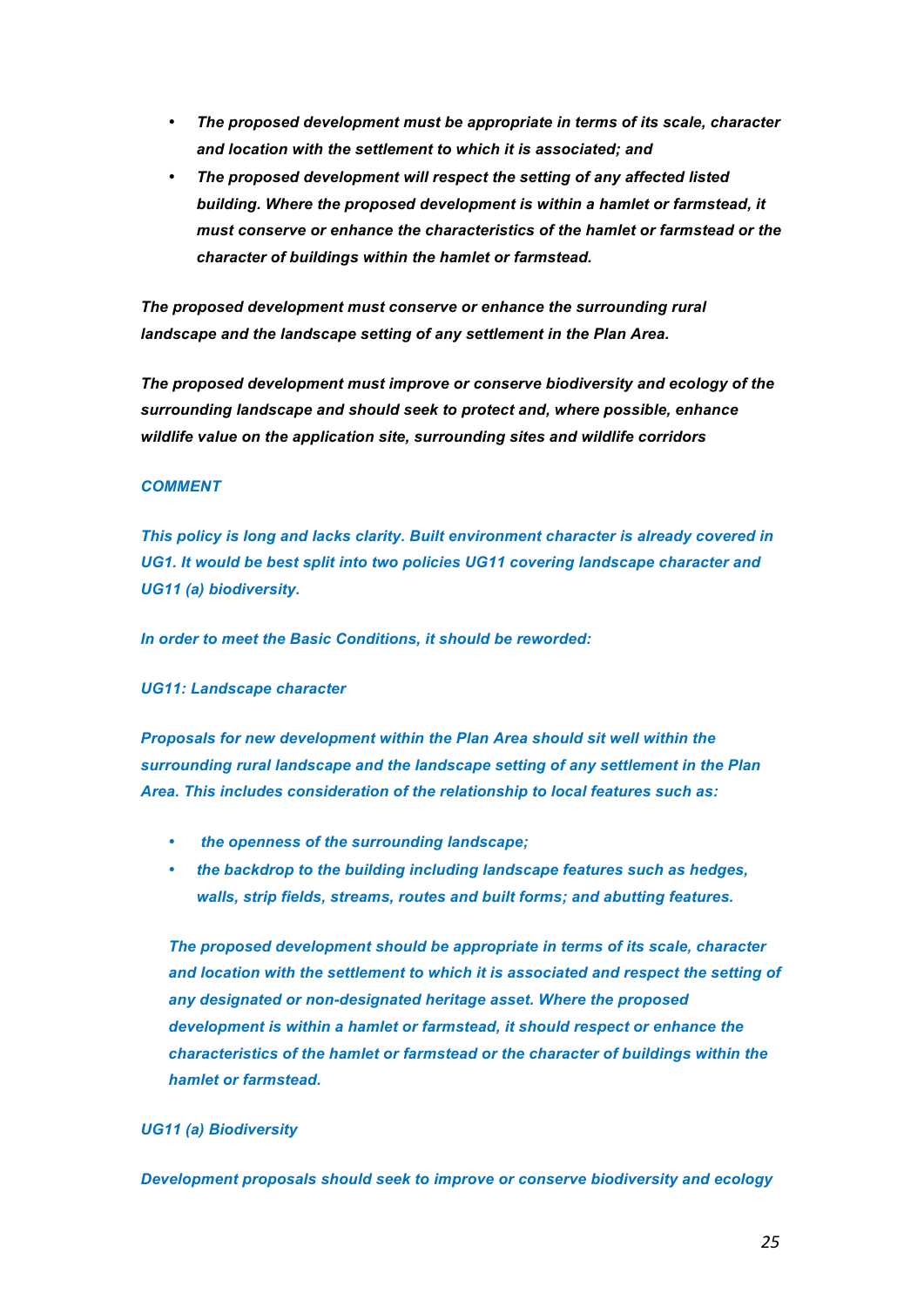*of the surrounding landscape and should seek to protect and, where possible, enhance wildlife value on the application site, surrounding sites and wildlife corridors*

*Where achievable and in proportion to its scale and location, proposals for new development should be accompanied by adequate information to assess the impact of the proposal on biodiversity and a biodiversity action plan.* 

#### *UG12: Design*

*All new development should demonstrate good quality design, as set out in SHDC Local Development Framework policy DP1 (see above), and respect the character and appearance of the surrounding area. Development will be supported where it takes opportunities available for enhancing the local character and quality of the area and the way it functions. A central part of achieving good design is responding to and integrating with local surroundings and landscape context as well as the built environment through:*

- *achieving high quality design that respects the scale and character of existing and surrounding buildings;*
- *supporting innovative, original and excellent sustainable design;*
- *respecting established building set back and arrangements of front gardens, walls, railings or hedges;*
- *ensuring proposals relate to established plot widths within streets where development is proposed, particularly where they establish a rhythm to the architecture in a street;*
- *using good quality materials that complement the existing palette of materials;*
- *ensuring safe access and egress for pedestrians, cyclists and other road users;*
- *meeting the requirements of 'Secured by Design' to minimise the likelihood and fear of crime.*
- *providing at least two parking spaces of sufficient size per unit plus additional visitors parking. This is an essential requirement due to the lack of public transport in most of the Plan Area and, therefore reliance on private cars, and limited road parking;*
- *providing adequate refuse and recycling storage incorporated into the scheme to minimise visual impact;*
- *adopting the principles of sustainable urban drainage; and*
- *innovation to achieve low carbon sustainable design and construction.*

#### *Reference CACA and PACA.*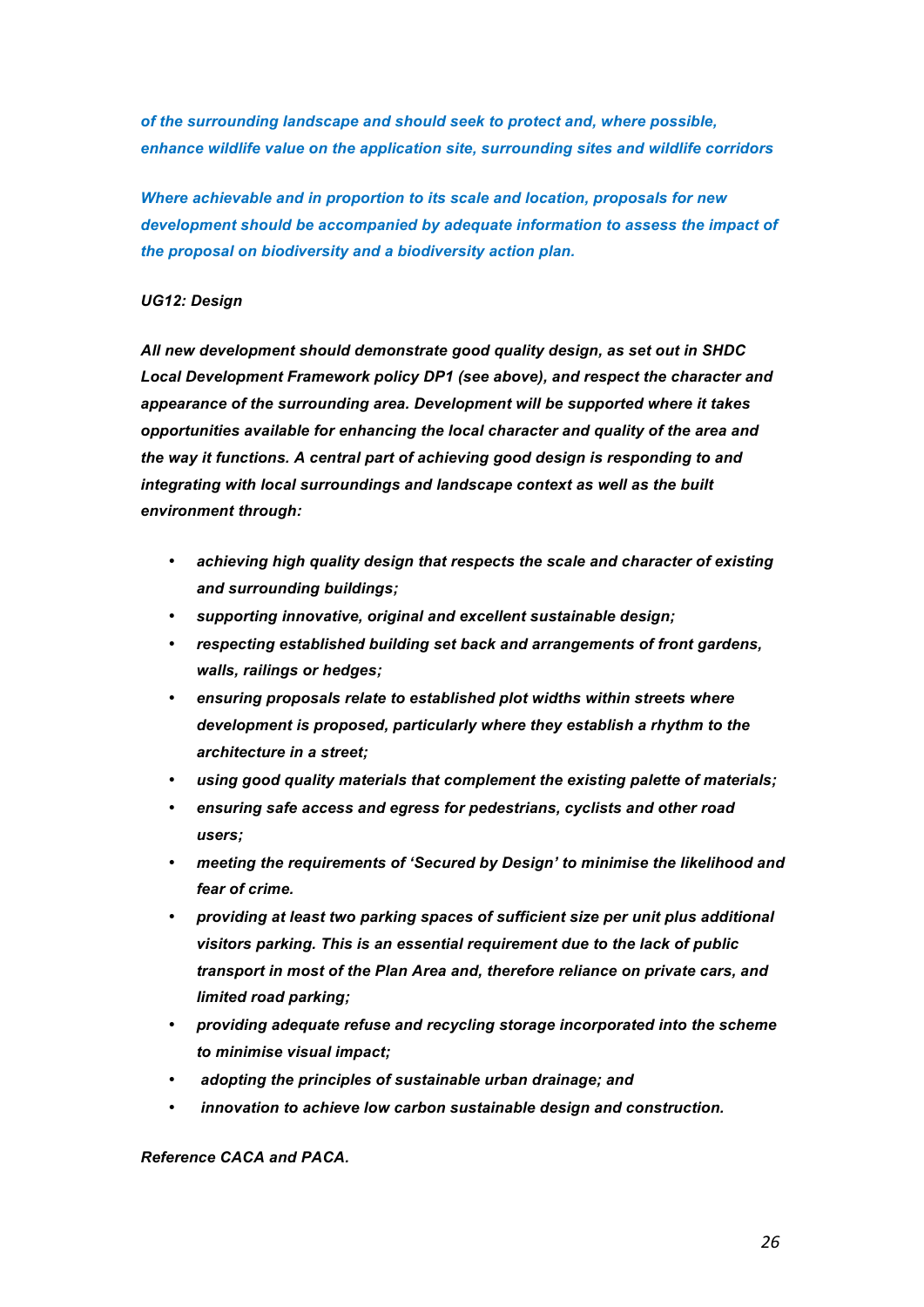*Any new development within the Conservation Area, or adjoining the Area, should take account of those qualities which create the unique character and atmosphere of the Area and must ensure that residents in the conservation area are not disadvantaged or lose existing amenities (e.g. parking).*

#### *COMMENT*

*The policy makes reference to existing Development Plan policy, as previously stated this should be removed. I have also received representation that this policy is too restrictive however on the basis that the policy reworded I am satisfied that this is not the case. The policy should be reworded as follows:*

#### *UG12: Design*

*A central part of achieving good design is responding to and integrating with local surroundings and landscape context as well as the built environment*

*All new development should demonstrate good quality design and respect the character and appearance of the surrounding area. Applicants are encouraged to take opportunities to enhance the local character and quality of the area and the way it functions. Subject to other policies in the plan, where possible and in proportion to its scale and location, proposals for new development which demonstrate compliance with the following criteria will be supported:*

- *high quality design that respects the scale and character of existing and surrounding buildings;*
- *achieve low carbon sustainable design and construction.;*
- *respect established building set back and arrangements of front gardens, walls, railings or hedges;*
- *relate to established plot widths within streets where development is proposed, particularly where they establish a rhythm to the architecture in a street;*
- *use good quality materials that complement the existing palette of materials;*
- *ensure safe access and egress for pedestrians, cyclists and other road users;*
- *meet the requirements of 'Secured by Design' to minimise the likelihood and fear of crime.*
- *provide at least two parking spaces of sufficient size per unit plus additional visitors parking. This provision is encouraged due to the lack of public transport in most of the Plan Area and, therefore reliance on private cars, and limited road parking;*
- *provide adequate refuse and recycling storage incorporated into the scheme to minimise visual impact;*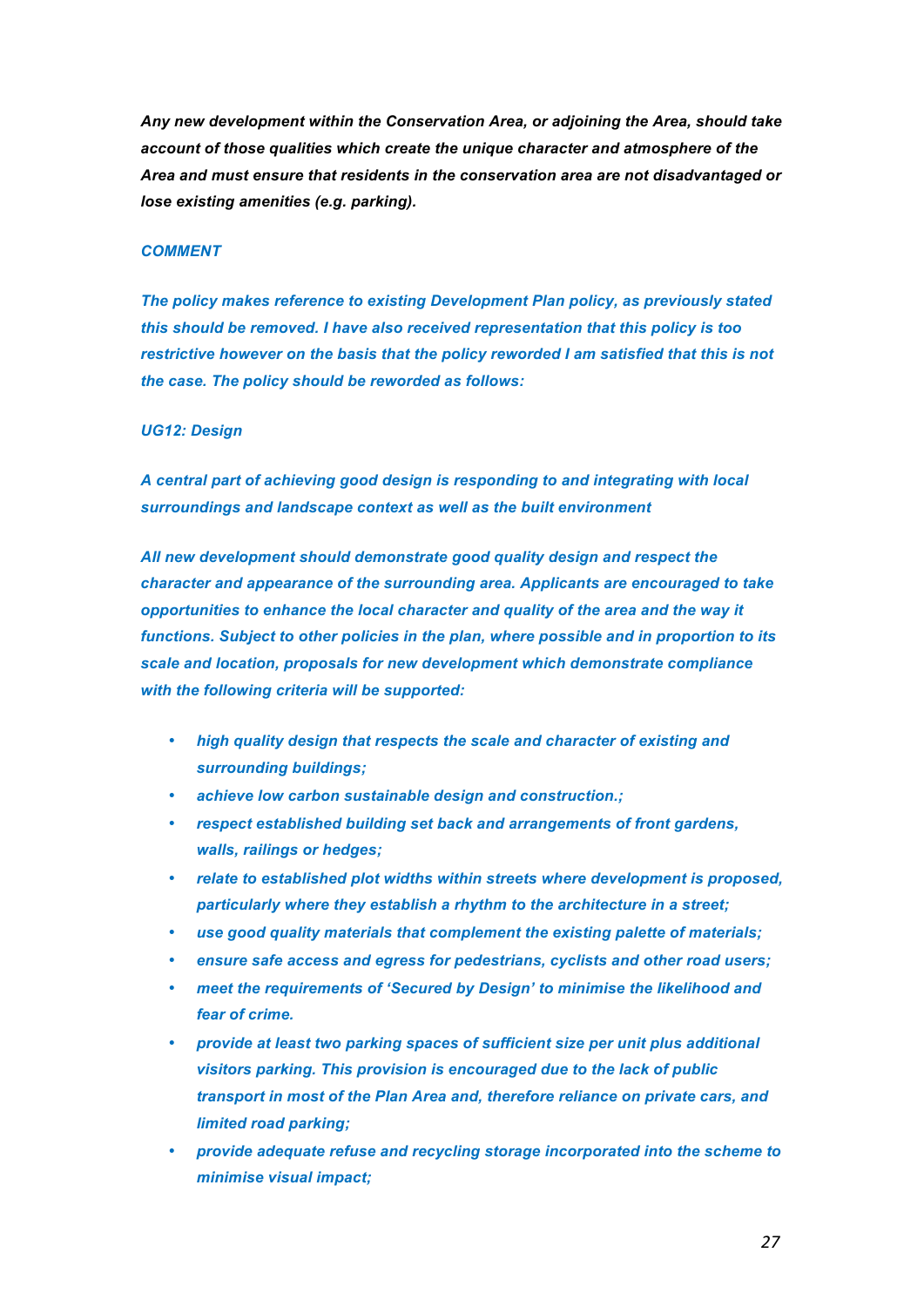• *adopt the principles of sustainable urban drainage.*

*Any new development within the Conservation Area, or adjoining the Area, should take account of those qualities which create the unique character and atmosphere of the Area.*

#### *UG13: Conservation Area*

*Any new development must demonstrate that it respects and positively responds to the conservation area and identified listed buildings (refer NPPF 137 and 138) and will be subject to the following criteria (see Conservation Area Character Appraisal and Management Plan, www.ugboroughplan.org):*

- *maintenance of the overall symmetry of the Conservation Area with any development, as far as possible, radiating out from the central Square;*
- *development must not adversely impact on the dominant view of the Church;*
- *maintenance of the visual order and cohesiveness of the street scene, for example by ensuring roof ridges follow the line of the street so that eaves, rather than gables, face forward;*
- *street level boundaries in keeping with those of surrounding buildings, for example constructed from stone or hedging; roofing materials in keeping with that of surrounding buildings, for example natural or imitation slate;*
- *elevations of natural stone, slate hung or colour washed over a render coat;*
- *no additional signage, street markings or street lighting; and*
- *provision of at least two parking spaces of sufficient size per unit plus additional visitors parking where the development is more than one unit.*

*Development in or around Ugborough village must protect the existing pedestrian connections within the built up area of Ugborough village. Any development on the limits of Ugborough village should integrate with existing connections to Ugborough village square.*

*Where development takes place beyond and separated from the links to the square it shall form its own focal point which is itself connected to a route to the square by pedestrian links.*

#### *COMMENT*

*Whilst the majority of this policy meets the Basic Conditions it is necessary to modify slightly some elements of the wording to ensure that the policy as a whole meets the Basic Conditions and is not overly restrictive.*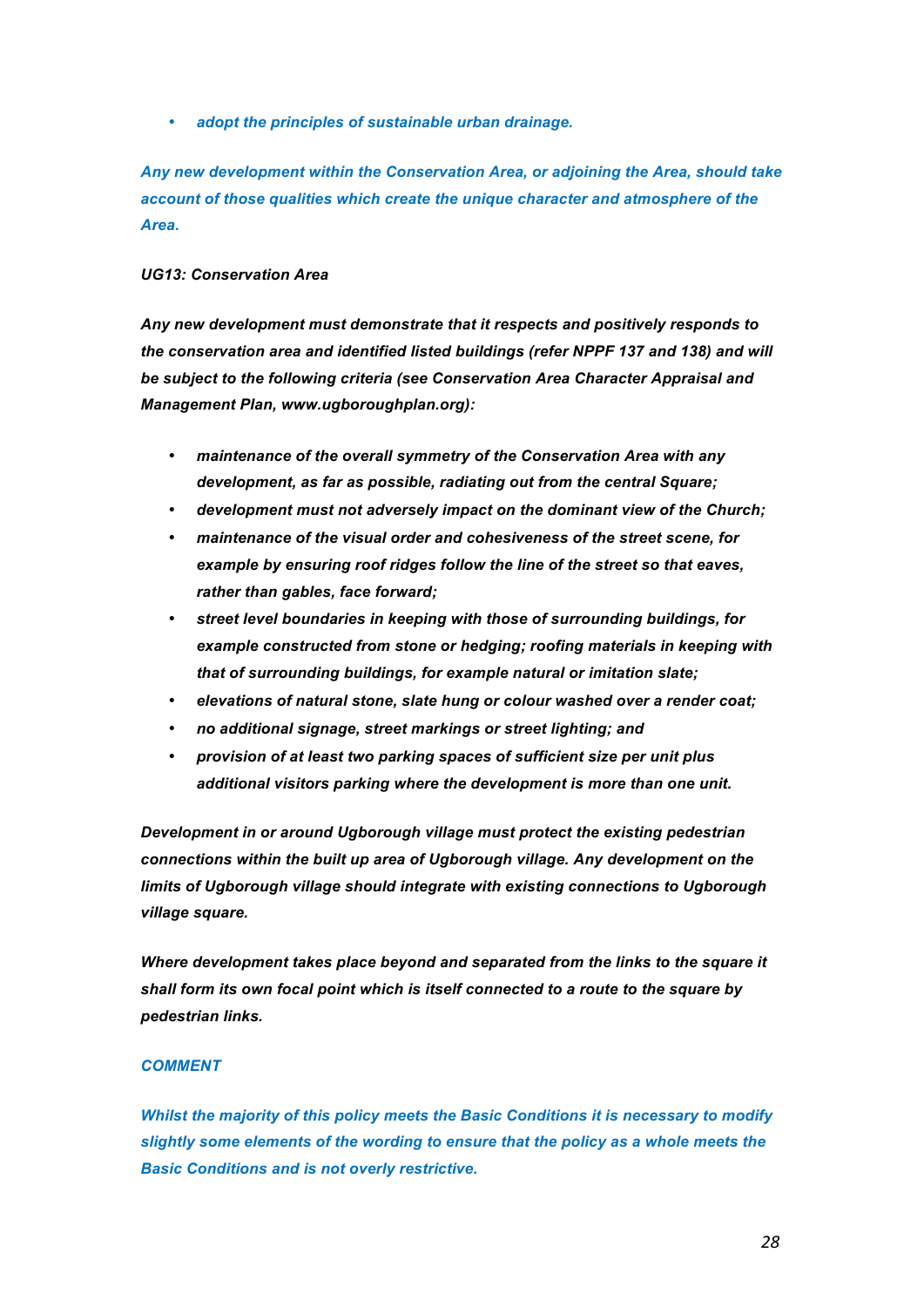*The policy should be reworded as follows:*

*UG13: Conservation Area*

*Any new development should demonstrate how it respects and positively responds to the conservation area and identified designated and non designated heritage assets (refer NPPF 137 and 138) and will be subject to the following criteria (see Conservation Area Character Appraisal and Management Plan, www.ugboroughplan.org):*

- *maintain the overall symmetry of the Conservation Area with any development, as far as possible, radiating out from the central Square;*
- *not adversely impact on the dominant view of the Church;*
- *maintain the visual order and cohesiveness of the street scene, for example by ensuring roof ridges follow the line of the street so that eaves, rather than gables, face forward;*
- *boundary treatment should be in keeping, for example constructed from stone or hedging; roofing materials in keeping with that of surrounding buildings, for example natural or imitation slate;*
- *elevations which reflect existing materials, where possible of natural stone, slate hung or colour washed render;*
- *provision of parking that meets adopted standards*

*Development in or around Ugborough village should where possible protect the existing pedestrian connections within the built up area of Ugborough village. Any development on the limits of Ugborough village should integrate with existing connections to Ugborough village square.*

*Where possible development proposals separated from square should form its own focal point which connects by pedestrian link to the square.*

#### *UG14: Sustainability*

*Any proposals for new development will be subject to the following criteria:*

- *development in areas at risk of flooding should be avoided by directing development away from areas at highest risk and by applying the sequential test. Where development is necessary, making it safe without increasing flood risk elsewhere. (reference Environment Agency map, page 67 of this Plan and NPPF, paragraph 100 to 103);*
- *demonstration of how connection will be made to services including power, waste disposal, drainage and telecommunications as a minimum;*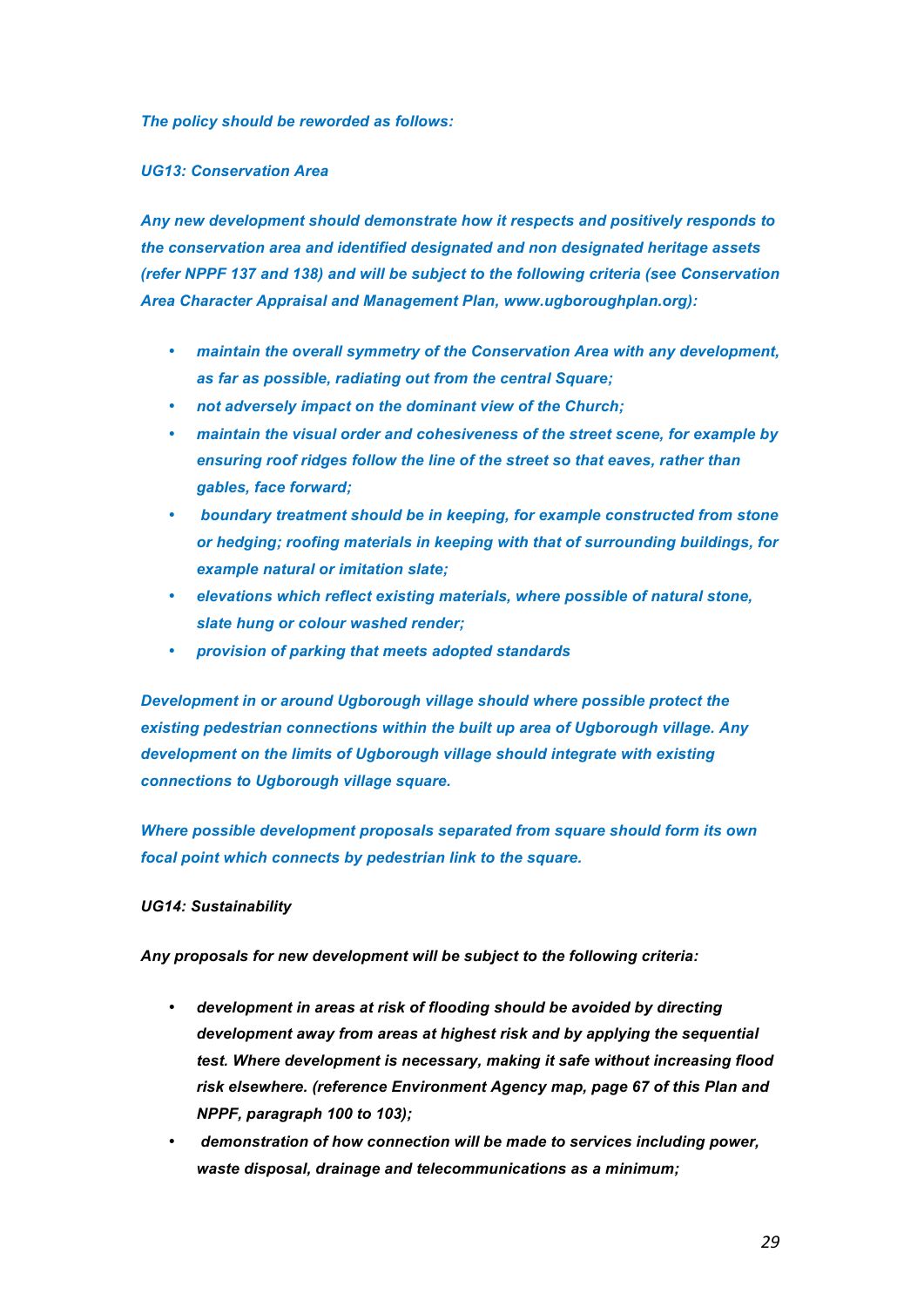- *protecting/enhancing the water environment throughout the Plan Area;*
- *consideration of access by demonstration that:*
- *there are no constraints to safe access for pedestrians, cyclists and motor vehicles and, as appropriate to its scale and location, proposals which enhance the attractiveness and maximise opportunities for walking and cycling;*
- *the increase in traffic in and around Ugborough village will not provide a constraint to safe and unimpeded access for motor vehicles, cyclists and walkers;*
- *consideration of parking by demonstration that:*
- *there will be no increased demand on public parking in the lanes and streets in and around Ugborough village as a result of the proposed development. This is due to the reliance on public parking by many of the current residents of the village who have no private parking;*
- *the availability of public parking within Ugborough village, i.e. in the square or surrounding streets, will not be reduced;*
- *there will be no requirements for parking restrictions in Ugborough; and*
- *consideration of the specific issues of living in a rural area and promotion of the health and well-being of all the residents regardless of age or ability by demonstrating:*
- *how the development will encourage and sustain an environment that contributes to the health and well-being of all residents;*
- *how the development will enhance and enable access to open spaces or the natural environment, green spaces and facilities that promote an active, healthy lifestyle for all ages and abilities. (see UG17)*

#### *COMMENT*

*The policy as currently worded is confusing, Flood Risk is already dealt with through existing policy and does not need to be covered by detailed criteria which, are in this case not correct. Although the title of the policy is Sustainability this does not reflect the contents of the policy. In addition, as currently worded it is not proportionate to the scale of different proposals and therefore does not have due regard for the NPPF.*

*In order to meet the Basic Conditions, the policy should be reworded as follows:*

#### *UG14: Supporting sustainable development.*

*Development will be supported where it complies with existing Flood Risk policy. (reference Environment Agency map, page 67 of this Plan and NPPF, paragraph 100 to 103);and where achievable and appropriate to the scale of development it:*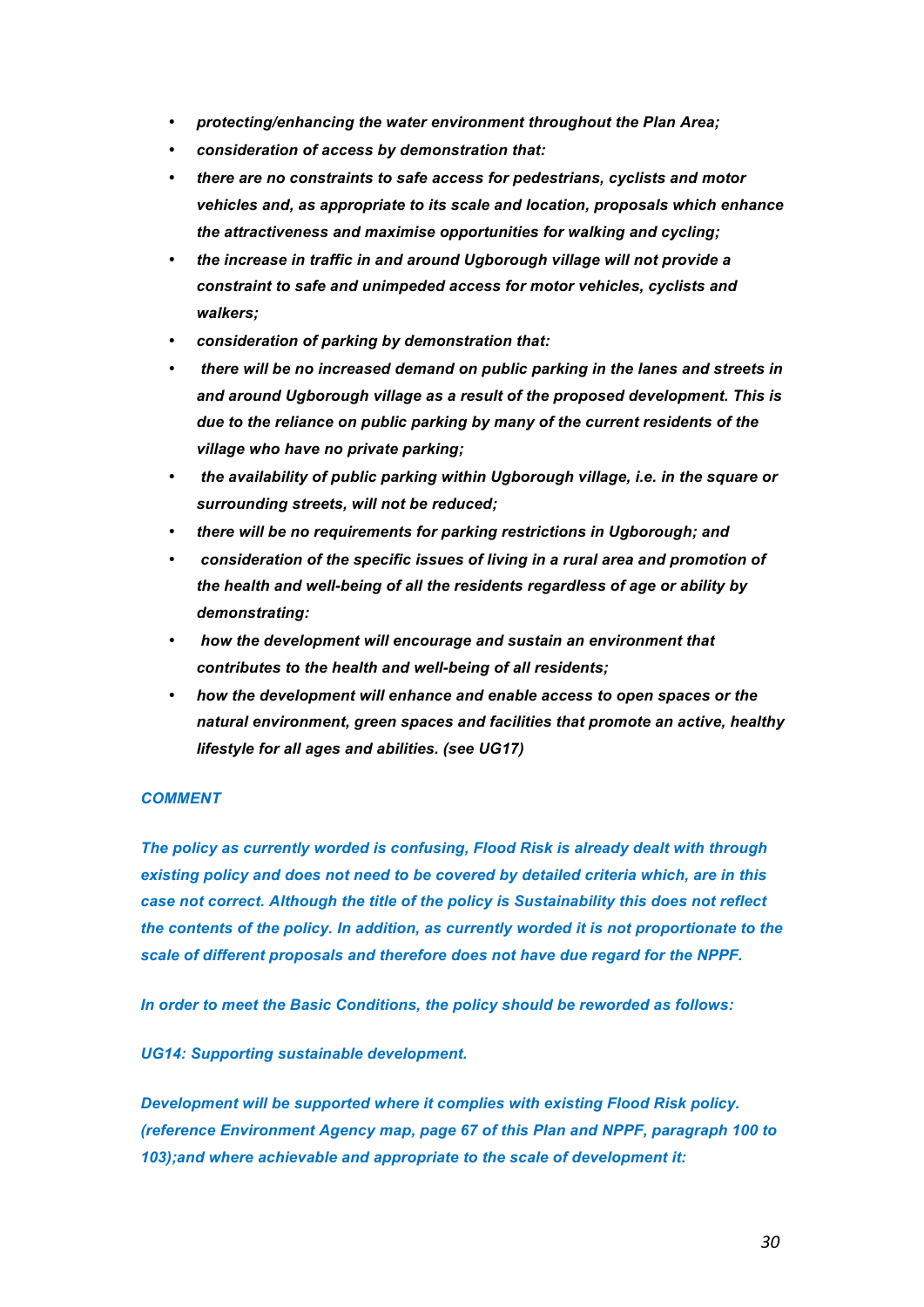- *Provides safe access for pedestrians, cyclists and motor vehicles, maximising opportunities for walking and cycling;*
- *includes mitigation proposals to ensure that any increase in traffic in and around Ugborough village will not prejudice safe and unimpeded access for motor vehicles, cyclists and walkers;*
- *minimises the potential to increase demand on public parking in the lanes and streets in and around Ugborough village.*
- *retains the availability of public parking within Ugborough village, i.e. in the square or surrounding streets.*
- *includes measures to enhance and enable access to open spaces or the natural environment, green spaces and facilities that promote an active, healthy lifestyle for all ages and abilities. (see UG17)*
- *includes measures to protect/enhance the water environment (where relevant)*

# *ECONOMY*

#### *Objective*

*Support the continuation and development of small rural businesses employing local people as far as possible in order to provide opportunities for those living in the area. This includes enhancing the viability of farming and other land-based rural enterprises by supporting business diversification.*

*Promote Ugborough Village and the Plan Area as a base from which to explore Dartmoor and the coast.*

#### *UG15: Rural businesses*

*Planning proposals for the diversification of agriculturally based industries and other existing land based and rural businesses will be supported subject to the following criteria:*

- *any new building must conform to high quality design (see housing policy UG12);*
- *the design and volume of any extension should be consistent with the historic development at that location and present a satisfactory composition;*
- *the diversification must not compromise residential amenity as defined in SHDC policy, DP3 residential amenity, and road safety;*
- *the diversification must not result in an isolated development in the open countryside; and*
- *the development does not cause coalescence between adjacent businesses.*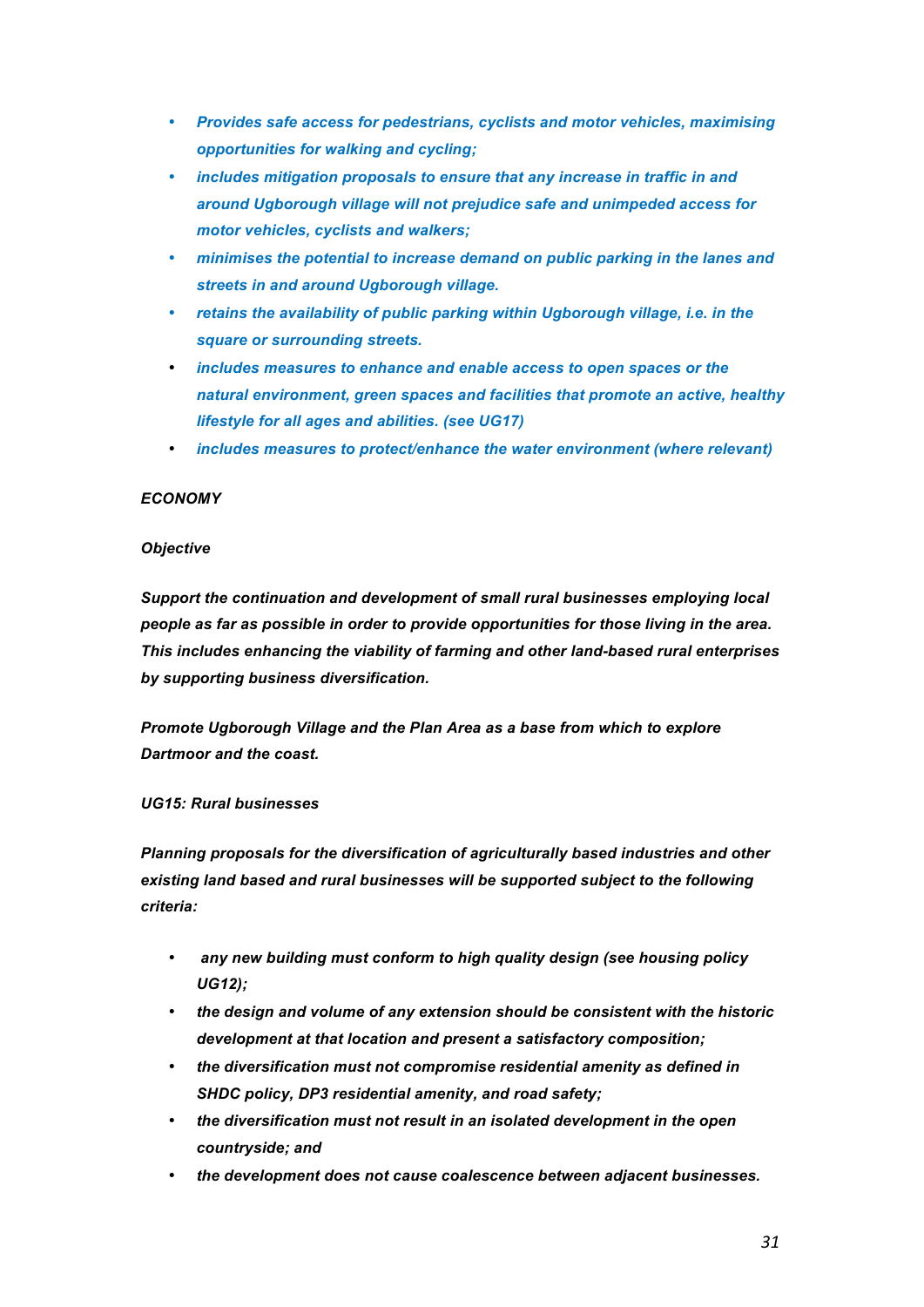*Diversification and new business must conform to NPPF policies, SHDC policies and relevant Ugborough NDP policies and must not compromise the environment, landscape and overall rural character of the Area.*

#### *COMMENT*

*This policy refers to a housing design policy and makes a specific reference to a SHDC policy. I recommend the following rewording:*

#### *UG15: Rural businesses*

*Proposals which require planning permission for the diversification of agriculturally based industries and other existing land based and rural businesses will be supported subject to the following criteria:*

- *any new building should be of high quality design which responds to its context*
- *protects the residential amenity of adjoining occupiers*
- *the diversification does not result in an isolated development in the open countryside;*

*Diversification and new business must conform to NPPF policies, current SHDC policies, any relevant future adopted policies and relevant Ugborough NDP policies and should not compromise the environment, landscape and overall rural character of the Area.*

#### *UG16: Visitors to the Plan Area*

*Any planning proposals for the development of facilities for visitors, relating to land both inside and outside settlement boundaries, will be supported providing they:*

- *demonstrate that the use proposed will not have an adverse impact on the rural landscape but will promote the unique characteristics of the area;*
- *does not cause inappropriate development of smaller settlements; and*
- *meet the relevant criteria in all other Plan policies.*

#### *COMMENT*

#### *I have no comment on this policy*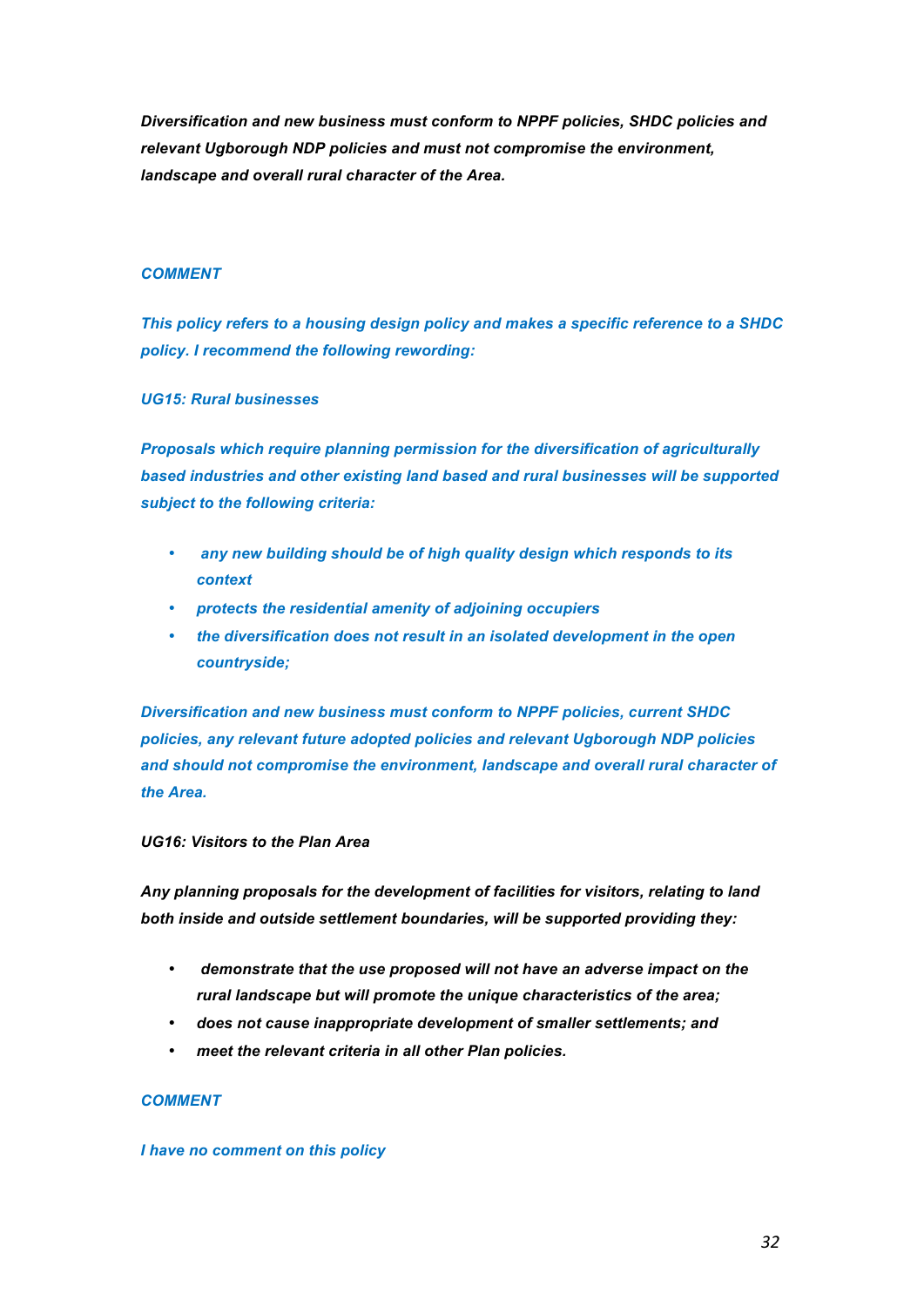#### *COMMUNITY WELLBIENG*

#### *Objective*

*Ensure Ugborough village continues to be an active, attractive and safe hub supporting the community, i.e. people within the Plan Area.*

*Maintain the physical and social linkages between the village and outlying areas. These are key aspects of the heritage of the Plan Area and appropriate infrastructure, such as road and footpaths links and community spaces and buildings, is necessary to maintaining an inclusive, vibrant, diverse and coherent community.*

*Encourage and facilitate a healthy lifestyle.*

*UG17: Community facilities (refer to map on page 54)*

*Ugborough Parish Council has an adopted Open Space Strategy which sits alongside this Plan and should be referenced in relation to this policy*

#### *SHDC Policy DP9:*

*In order to protect access to community services the change of use or redevelopment of a local facility will not be permitted unless:*

*a. there is alternative local provision; and/or*

- *b. there is proven absence of demand for the facility; and/or*
- *c. it can be shown to be non-viable.*

*Development that results in the loss of green amenity space or which results in any harm to their character, setting, accessibility or appearance, general quality or amenity value will only be supported if the community would gain equivalent benefit from provision of a suitable replacement.*

*New development that results in loss of part or all of a community facility or resource, either built or outside space, will only be supported if it results in a replacement facility providing an equivalent or better resource in a suitable location.*

#### *COMMENT*

*In order to avoid this policy becoming out of date upon adoption of the JLP the reference to policy DP9 should be removed and other supporting text revised*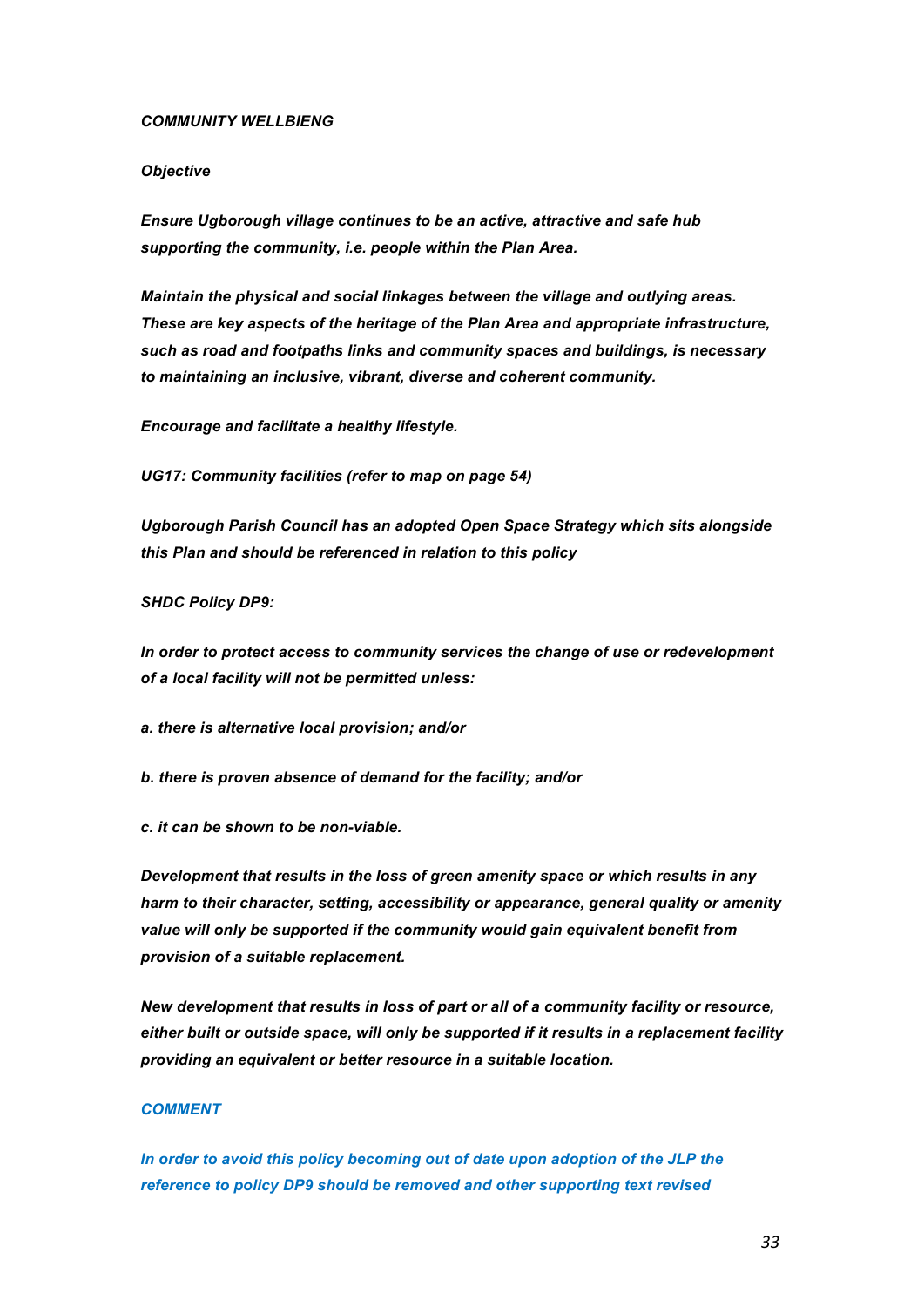*accordingly- with "and with any future adopted policy"*

*SECTION 5*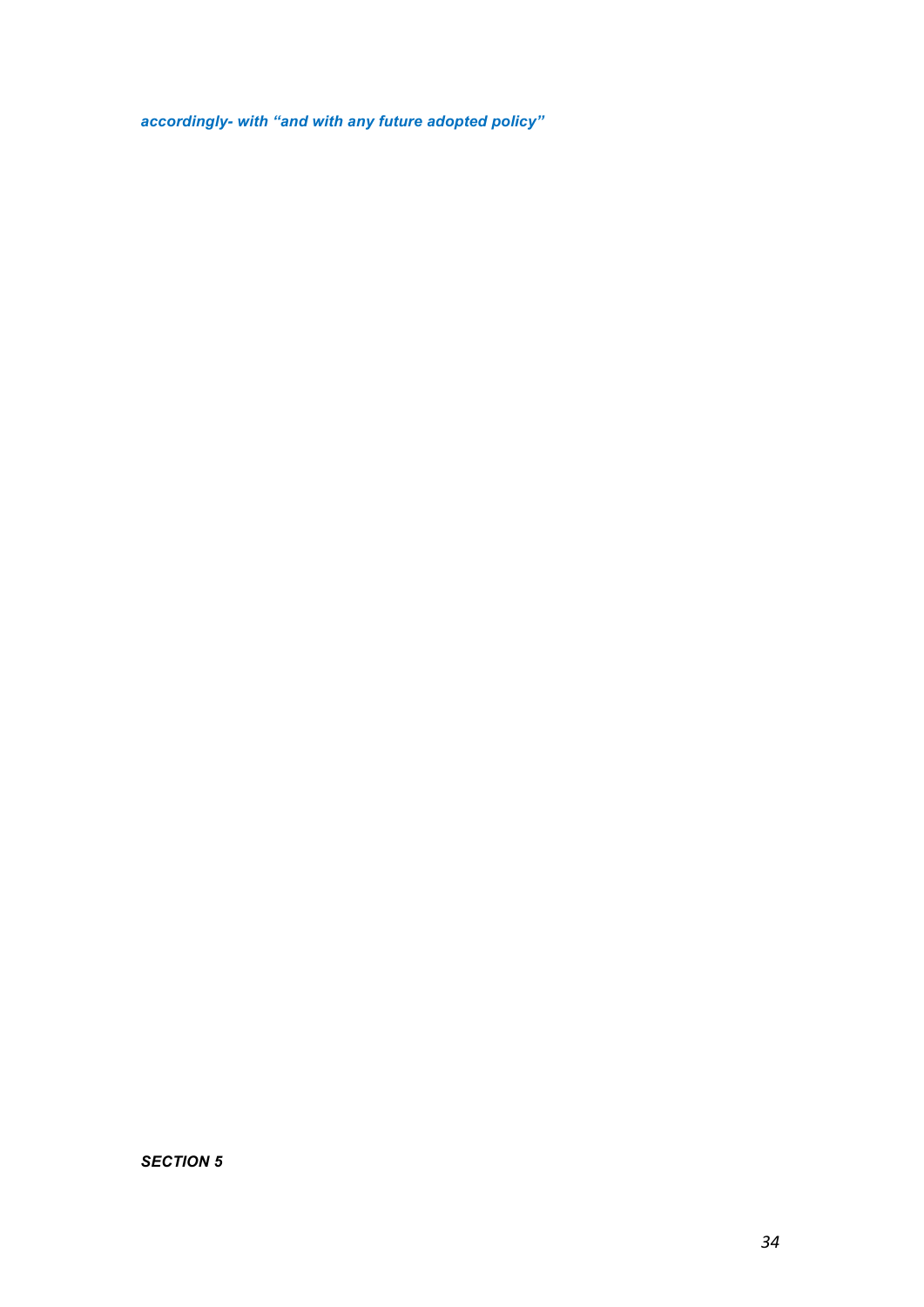#### *Conclusion and Recommendations*

- *1. I find that the Ugborough Neighbourhood Development Plan has been prepared in accordance with the statutory requirements and processes set out in the Town and County Planning Act 1990 (as amended by the Localism Act 2011) and the subsequent Neighbourhood Planning (General) Regulations 2012.*
- *2. Due to the length of time it has taken for the Plan to reach examination the local*  policy context has changed in that, the emerging Joint Local Plan (which will become *the relevant Development Plan once adopted) has now progressed to examination stage and it is quite likely that it will be adopted either before this plan is Made (should it be successful at Referendum) or shortly after. Although the time of my examination the Development Plan was the South Hams 2006 Core Strategy including saved policies from the 1996 Local Plan, 2007 Sherford New Community Area Action Plan (AAP), 2008 Affordable Housing Development Plan Document (DPD), 2010 Development Policies Development Plan Document (DPD) and the 2011 Site Allocations Development Plan Document (DPD), the preparation of the Plan and accompanying documents have been based on the Strategic Policies it contains- taking into account that some policies in the Development plan could be considered out of date. The Plan has also been developed to be in conformity with the strategic policies of the emerging JLP as far as possible to ensure that the Plan does not become out of date upon adoption of the JLP. However, the Plan had not been updated to remove specific Development Plan references which would have made the implementation of certain policies difficult after the adoption of the JLP and I have in Section 4 of my report and in agreement with the QB modified some policies to remove those references. In addition, the Basic Conditions Statement did not clearly reflect how the Plan had been tested for general conformity with the Strategic Policies of the emerging JLP this work and so during the course of the examination the Neighbourhood Plan Group revised the Basic Conditions Statement to reflect this and the revised Basic Conditions Statement has been used in my examination. This document is available to view on the South Hams District Council website.*
- *3. The general text in the plan should be modified to conform with the policy modifications.*
- *4. The Neighbourhood Plan does not deal with County matters (mineral extraction and waste development), nationally significant infrastructure such as highways and railways or other matters set out in Section 61K of the Town and Country Planning Act 1990.*
- *5. The Ugborough Neighbourhood Development Plan does not relate to more than one Neighbourhood Area and there are no other Neighbourhood Development Plans in place within the Neighbourhood Area.*
- *6. The Strategic Environmental Assessment (SEA) and Habitats Regulations Assessment (HRA) screening, meet the EU Obligation.*